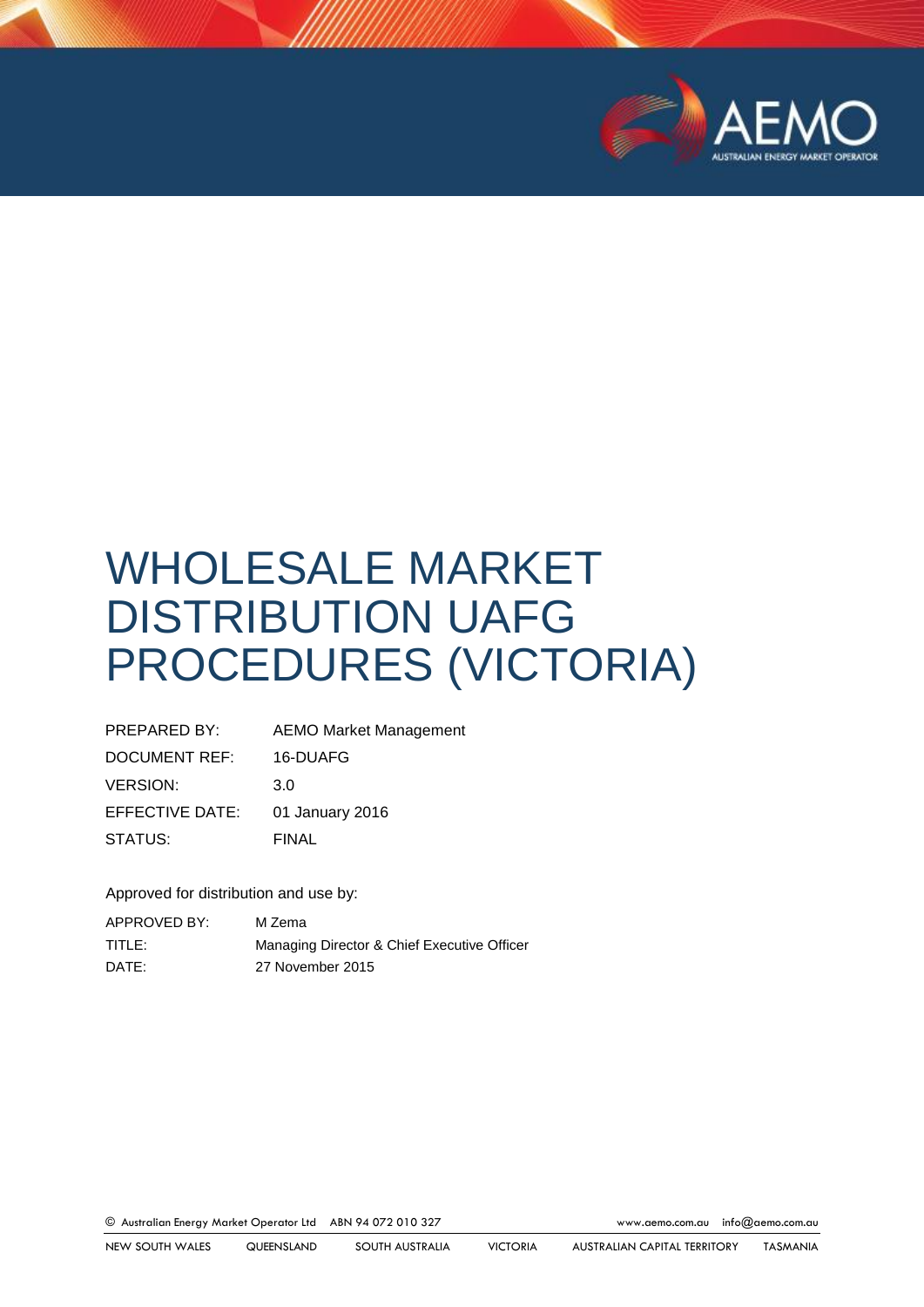

# **VERSION RELEASE HISTORY**

| <b>Version</b> | <b>Effective Date</b> | <b>Summary of Changes</b>                                                                                                                                                                                                                                                                                                                                                                             |
|----------------|-----------------------|-------------------------------------------------------------------------------------------------------------------------------------------------------------------------------------------------------------------------------------------------------------------------------------------------------------------------------------------------------------------------------------------------------|
| 1.0            | 1 July 2010           | First Issue                                                                                                                                                                                                                                                                                                                                                                                           |
| 2.0            | 1 August 2012         | Update procedure to include reference to "all" Market Participants (IN013/12)                                                                                                                                                                                                                                                                                                                         |
| 3.0            | 1 January 2016        | Amend the formula for the average volume weighted market price (AVWMP).<br>Align the AVWMP formula with the formula for the Unaccounted for Gas<br>reconciliation amount in item C2 of Part C of Schedule 1 of Victorian Gas<br>Distribution System Code (the Code).<br>Allow a DUAFG year to be split into DUAFG periods with the same benchmark<br>values for a supply point class and distributor. |
|                |                       | Data formats adjusted for DUAFG year and DUAFG periods. Allow other data<br>formats to be agreed.                                                                                                                                                                                                                                                                                                     |
|                |                       | Correct typographic errors and improve clarity of diagrams.<br>Remove Appendix E - Sample Reconciliation Statement.                                                                                                                                                                                                                                                                                   |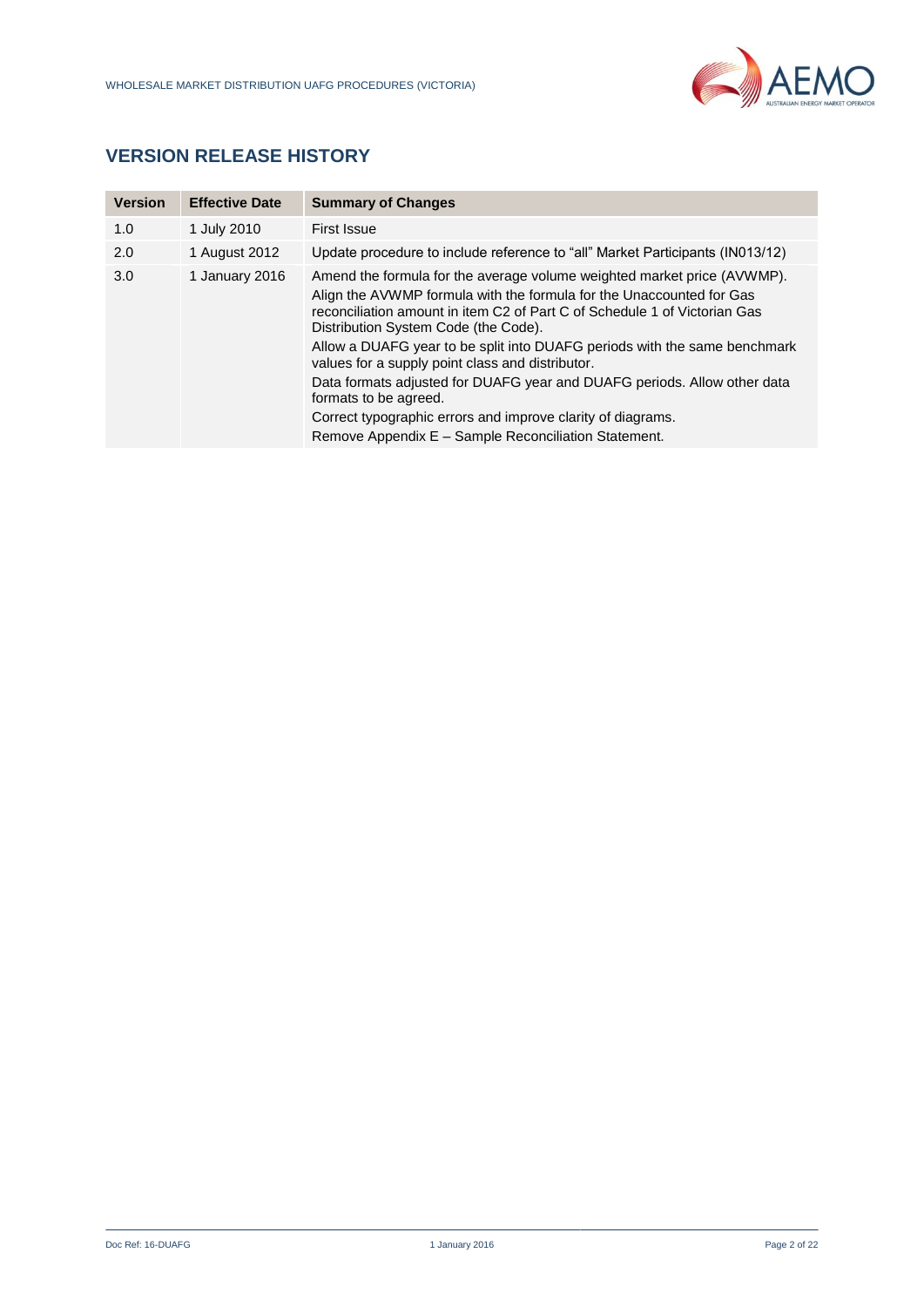

# **CONTENTS**

|              | <b>CHAPTER 1. INTRODUCTION</b>                                              | 5              |  |  |
|--------------|-----------------------------------------------------------------------------|----------------|--|--|
| 1.1.<br>1.2. | Purpose and Scope<br>Definitions and Interpretation                         | 5<br>5         |  |  |
| 1.2.1.       | Glossary                                                                    | 5              |  |  |
|              | <b>CHAPTER 2. UAFG PROCEDURE</b>                                            | 6              |  |  |
| 2.1.         | Injections, NSL and Pricing Data from AEMO                                  | 6              |  |  |
| 2.1.1.       | Average volume weighted market price ("AVWMP")                              | $\overline{7}$ |  |  |
| 2.1.2.       | Average transmission tariff ("ATT")                                         | 8              |  |  |
| 2.1.3.       | Determine CTM injection adjustments for DUAFG period in previous DUAFG year | 8              |  |  |
| 2.1.4.       | Net system load profile for DUAFG year                                      | 8              |  |  |
| 2.1.5.       | CTM injection data for DUAFG period                                         | 8              |  |  |
| 2.1.6.       | Estimate CTM injection split between NSW & Victoria                         | 8              |  |  |
| 2.1.7.       | CTM injection report format                                                 | 9              |  |  |
| 2.1.8.       | <b>NSL Report format</b>                                                    | 9              |  |  |
| 2.1.9.       | Pricing data report format<br>10                                            |                |  |  |
| 2.1.10.      | Provide Injection, NSL & pricing data                                       | 10             |  |  |
| 2.2.         | <b>Consumption Data from Distributor</b>                                    | 10             |  |  |
| 2.2.1.       | 11<br><b>MIBB Reports</b>                                                   |                |  |  |
| 2.2.2.       | Determine class A and B data<br>11                                          |                |  |  |
| 2.2.3.       | Determine BM data to be allocated between DUAFG periods                     | 11             |  |  |
| 2.2.4.       | Class A and B consumption to market participant                             | 11             |  |  |
| 2.3.         | Agree Consumption Market Participant and Distributor                        | 13             |  |  |
| 2.3.1.       | Review consumption                                                          | 13             |  |  |
| 2.3.2.       | Queries on data issues                                                      | 13             |  |  |
| 2.3.3.       | Resolve data issues                                                         | 14             |  |  |
| 2.3.4.       | Dispute resolution                                                          | 14             |  |  |
| 2.3.5.       | Resolve disputes<br>14                                                      |                |  |  |
| 2.3.6.       | Agree on consumption                                                        | 14             |  |  |
| 2.3.7.       | Advise AEMO on final consumption                                            | 14             |  |  |
| 2.4.         | <b>Determine Reconciliation Amounts</b>                                     | 16             |  |  |
| 2.4.1.       | Determine reconciliation amounts<br>16                                      |                |  |  |
| 2.4.2.       | Issue draft reconciliation                                                  | 16             |  |  |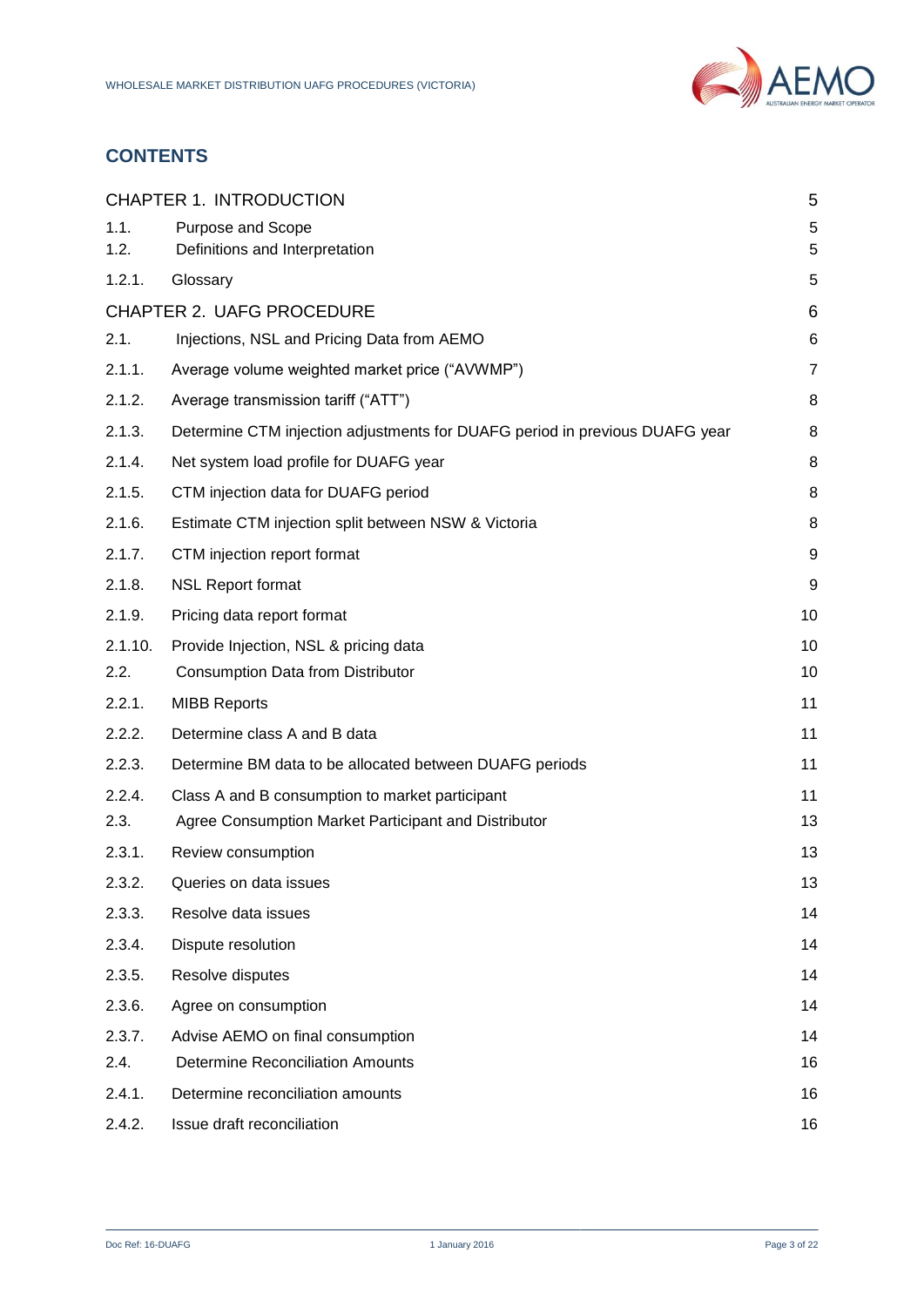| 2.4.3.                                 | Disputes on reconciliation amounts                                               | 16       |
|----------------------------------------|----------------------------------------------------------------------------------|----------|
| 2.5.                                   | Pay Reconciliation Amounts                                                       | 17       |
| 2.5.1.                                 | Re-issue reconciliation                                                          | 17       |
| 2.5.2.                                 | Distributor pays market participant (Refer rule 317(3) of the Rules)             | 17       |
| 2.5.3.                                 | Market participant pays distributor (Refer rule 317(3) of the Rules)             | 17       |
|                                        | APPENDIX A. IDENTIFYING METERS IN MIBB REPORTS                                   | 18       |
|                                        | <b>APPENDIX B.NSL APPORTIONMENT</b>                                              | 20       |
| B.1<br>B.2                             | Meter reading start time<br>Apportionment of meter readings across DUAFG periods | 20<br>20 |
| APPENDIX C.RECONCILIATION AMOUNT<br>21 |                                                                                  |          |
|                                        | APPENDIX D.PREVIOUS DUAFG PERIOD ADJUSTMENTS                                     | 22       |

## **FIGURES**

| Figure 1 Overview of UAFG Process                       | 6              |
|---------------------------------------------------------|----------------|
| Figure 2 AEMO provides Injection, NSL and pricing data  | $\overline{7}$ |
| Figure 3 Provide consumption data to Market Participant | 11             |
| Figure 4 Determine reconciliation amounts               | 16             |
| Figure 5 Pay reconciliation amounts                     | 17             |
| Figure 6 Meter reading start time                       | 20             |
| Figure 7 Apportionment between DUAFG periods            | 20             |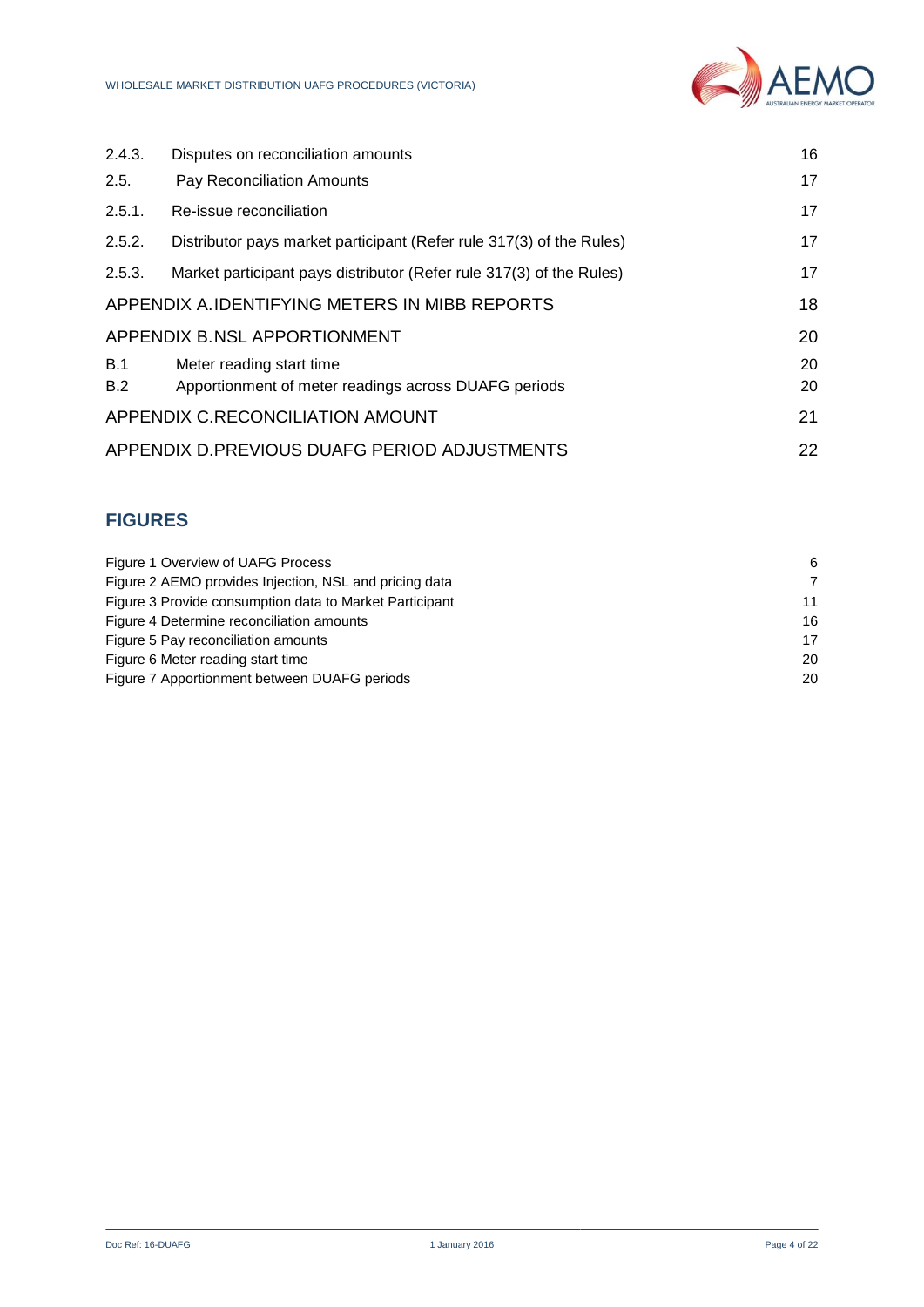

# <span id="page-4-0"></span>**CHAPTER 1. INTRODUCTION**

## <span id="page-4-1"></span>**1.1. Purpose and Scope**

These are the Distribution UAFG procedures made under rule 317 of the National Gas Rules (Procedures).

These Procedures have effect only for the purposes set out in the National Gas Rules (NGR). The NGR and the National Gas Law prevail over these Procedures to the extent of any inconsistency.

The purpose of this document is to establish a Distribution unaccounted for gas ("DUAFG") process. This consists of business rules and data formats which will enable the exchange of required information between Distributors and Market Participants.

## <span id="page-4-2"></span>**1.2. Definitions and Interpretation**

## <span id="page-4-3"></span>**1.2.1. Glossary**

The words, phrases and abbreviations set out below have the meanings set out opposite them when used in these Procedures.

Terms defined in the Law or the NGR have the same meanings in these Procedures unless otherwise specified in this clause.

| Term                      | <b>Definition</b>                                                                                                                                                 |
|---------------------------|-------------------------------------------------------------------------------------------------------------------------------------------------------------------|
| <b>DUAFG</b> period       | A DUAFG year or part of a DUAFG year during which a single UAFG benchmark<br>value applied to a Supply Point Class and Distributor.                               |
| DUAFG year                | A calendar year                                                                                                                                                   |
| <b>Market Participant</b> | A registered participant registered in a registrable capacity in accordance with<br>135AB (4)(c) or 135AB (4)(d)<br>Also labelled as 'Retailer' in some diagrams. |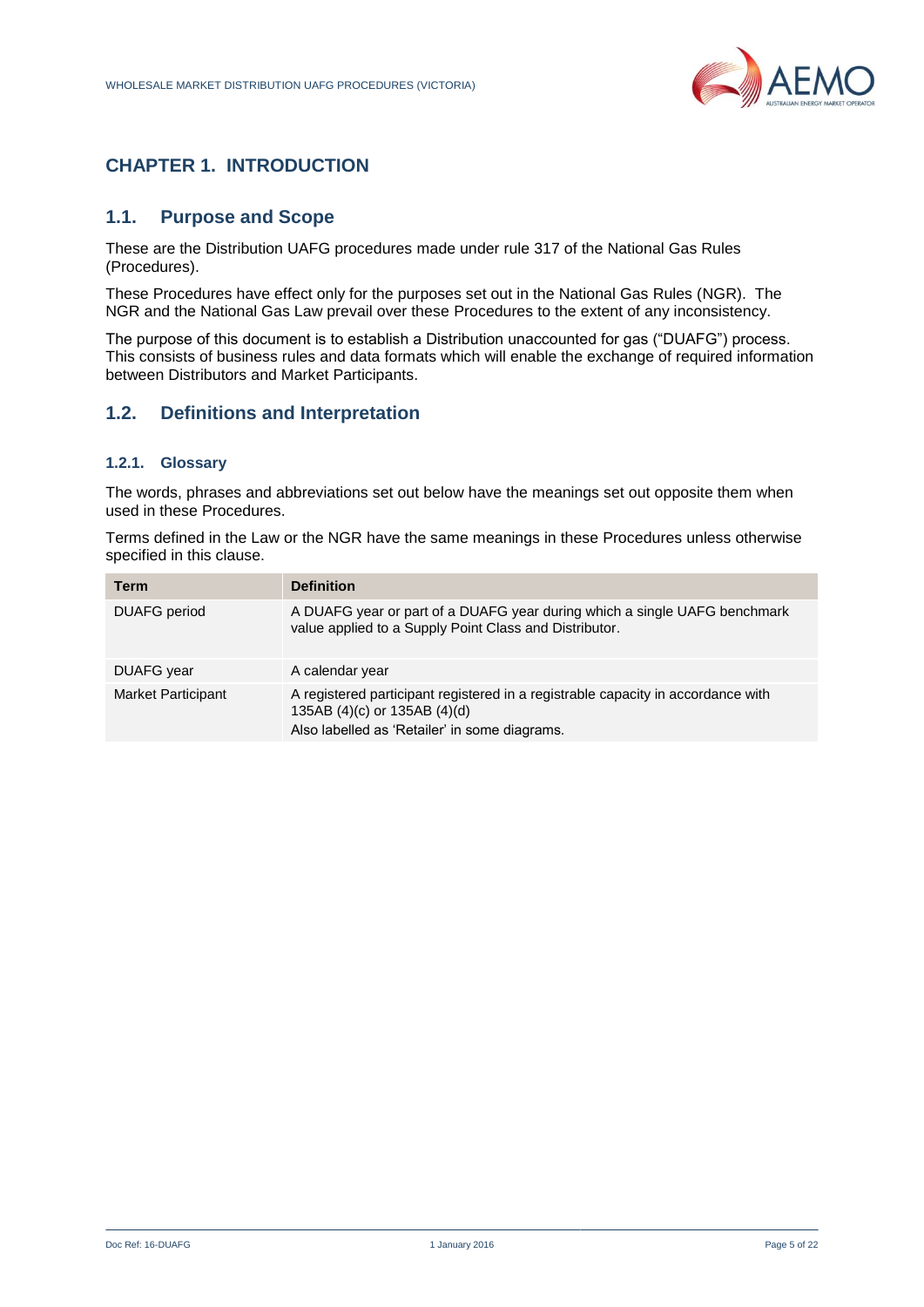

# <span id="page-5-0"></span>**CHAPTER 2. UAFG PROCEDURE**

The following sequence diagram shows an overview of events involve in the UAFG process. Each event is explained in more detail with rules, calculations and the data formats used.

#### <span id="page-5-2"></span>**Figure 1 Overview of UAFG process**



## <span id="page-5-1"></span>**2.1. Injections, NSL and Pricing Data from AEMO**

Within 2 weeks of issuing the month plus 118 business days ("M+118") revisions for December of the DUAFG year, AEMO will provide injections, net system load ("NSL") and pricing data to Distributor and Market Participants.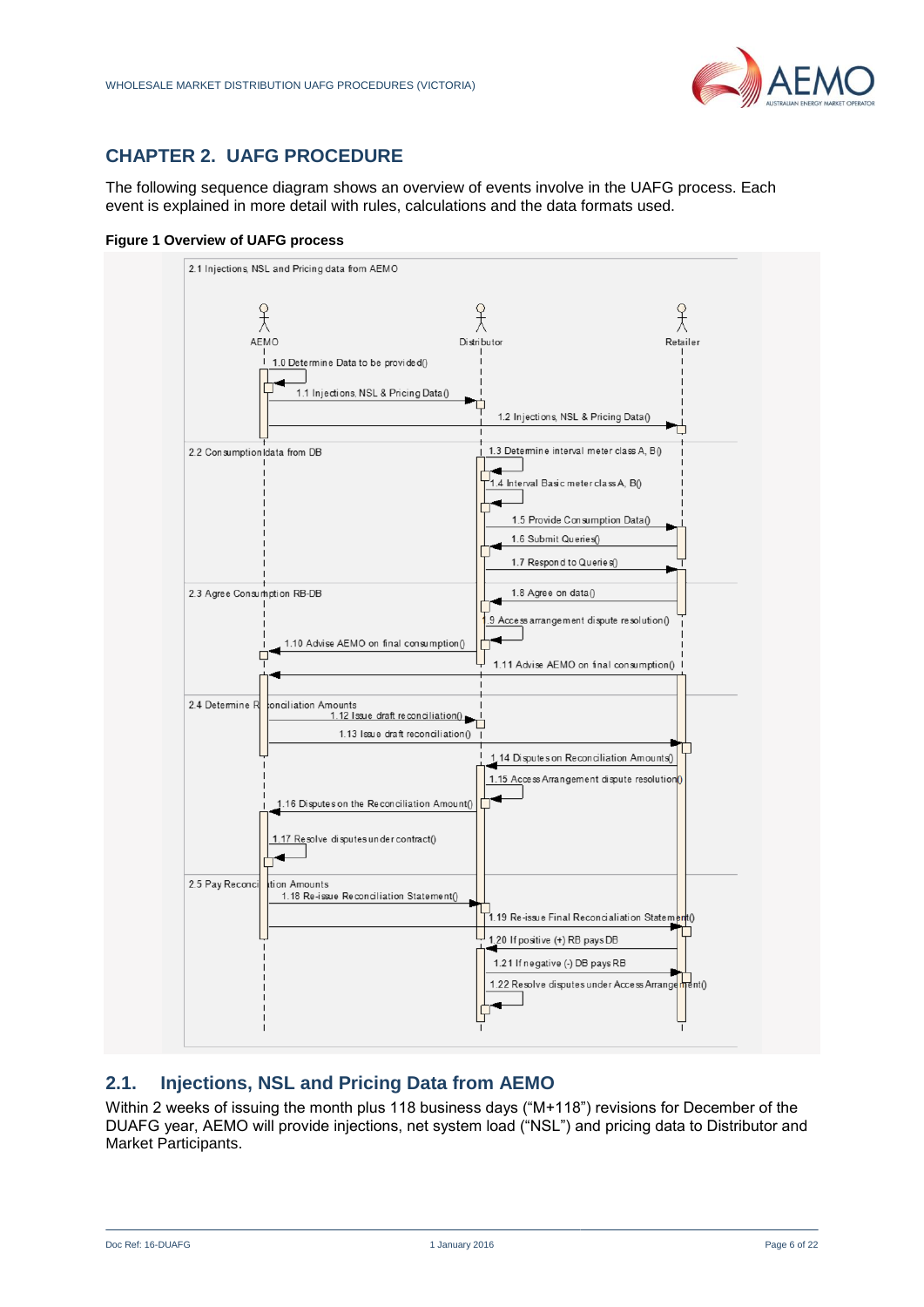



#### <span id="page-6-1"></span>**Figure 2 AEMO provides injection, NSL and pricing data**

## <span id="page-6-0"></span>**2.1.1. Average volume weighted market price ("AVWMP")**

In respect of each DUAFG period, AEMO must determine the AVWMP in in accordance with the following formula:

AVWMP =

$$
= \frac{\sum_{D=1}^{n} \{ \sum_{S=1}^{5} (P_{D,S} \times V_{D,S}) \}}{\sum_{D=1}^{n} \{ \sum_{S=1}^{5} (V_{D,S}) \}}
$$

- n = Days in DUAFG period
- D = Gas day in DUAFG period
- S = Scheduling interval
- $P_{D,S}$  = Deviation price for gas day D, scheduling interval S (in \$/GJ). In accordance with rule 235(5)(b) of the Rules, this is the market price determined for the commencement of the next scheduling interval after interval S.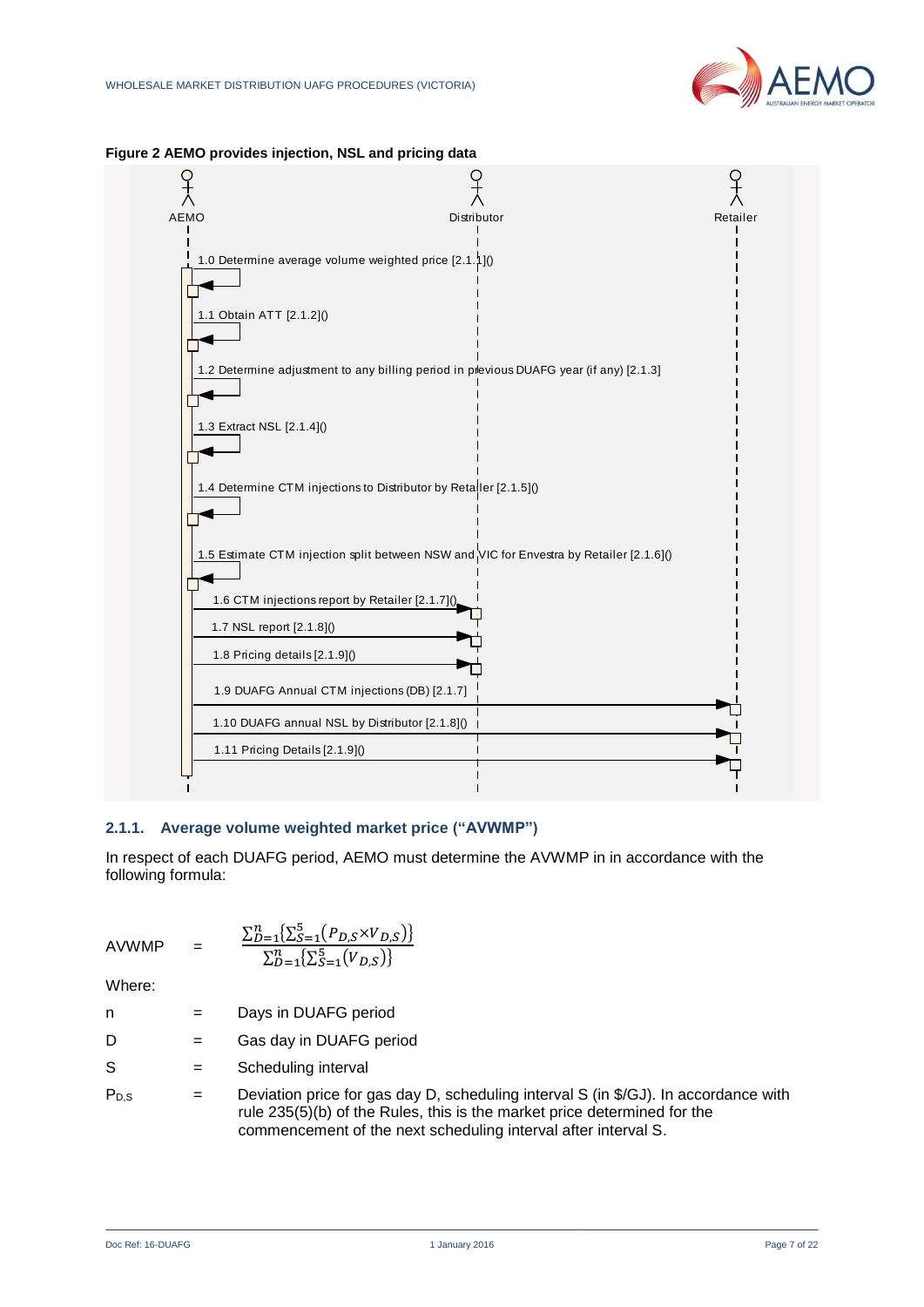

 $V_{D,S}$  = Total quantity of custody transfer meter ("CTM") injections from the declared transmission system into all declared distribution systems during scheduling interval S on gas day D, as at the most recent revision prior to the date AVWMP is determined, (net of any withdrawals from declared distribution systems to the declared transmission system at bi-directional meters) (in GJ).

The AVWMP represents the price referred to as 'X' in the Reconciliation Amount formula in the Victorian Gas Distribution System Code.

## <span id="page-7-0"></span>**2.1.2. Average transmission tariff ("ATT")**

Obtained from the declared transmission system service provider.

#### <span id="page-7-1"></span>**2.1.3. Determine CTM injection adjustments for DUAFG period in previous DUAFG year**

Where AEMO has issued a revised settlement for any billing period in accordance with Part 19 of the Rules in the immediately preceding DUAFG year, AEMO must determine the CTM injection adjustment to apply to the current DUAFG year as set out in Appendix D.

## <span id="page-7-2"></span>**2.1.4. Net system load profile for DUAFG year**

AEMO must extract the current NSL by Distributor by gas day for the period covering at least 2 years before start of DUAFG year to 6 months after the end of the DUAFG year.

## <span id="page-7-3"></span>**2.1.5. CTM injection data for DUAFG period**

AEMO will determine the CTM injections to each Distributor by Market participant using the most recent revision settlement data for each billing period in the DUAFG period.

- AEMO sends CTM injections to Distributors and Market Participants after the M+118 revision for December.
- The data format used is the same for both parties, but Distributors receive the report by Market Participants operating in their network 1 and the Market Participants receive by distribution networks in which they operate.
- Each Market Participants or Distributor will only receive data relating to them.
- Where declared wholesale gas market revisions for any billing period within the previous DUAFG year have been issued after the CTM Injections for DUAFG periods in the previous DUAFG year were provided, AEMO will provide adjustments to the previously issued CTM Injections for that billing period.
- AEMO should initiate this event within 2 weeks of issuing the M+118 revision for December.

See Appendix A for details of how participants can confirm this determination using MIBB settlement reports during the year.

## <span id="page-7-4"></span>**2.1.6. Estimate CTM injection split between NSW & Victoria**

Consumption in Australian Gas Networks Limited (AGNL) distribution system is split between NSW and Victoria, and different benchmark rates apply in each state.

For Market Participants that have customers in Victoria and NSW, AEMO estimates the split of consumption as follows:

MP Inj Vic = Class A Cons Vic  $\frac{1}{(1-\text{Class }A\text{ }B\text{ }en\text{ }c\text{ }h\text{ }m\text{ }a\text{ }r\text{ }k\text{ }at} + \frac{1}{(1-\text{Class }B\text{ }b\text{ }en\text{ }c\text{ }h\text{ }m\text{ }a\text{ }r\text{ }k\text{ }at}\$ Class B Cons Vic MP Inj NSW  $=$   $(MP Total CTM) - MP Inj Vic$ 

l <sup>1</sup> I.e. Declared Distribution System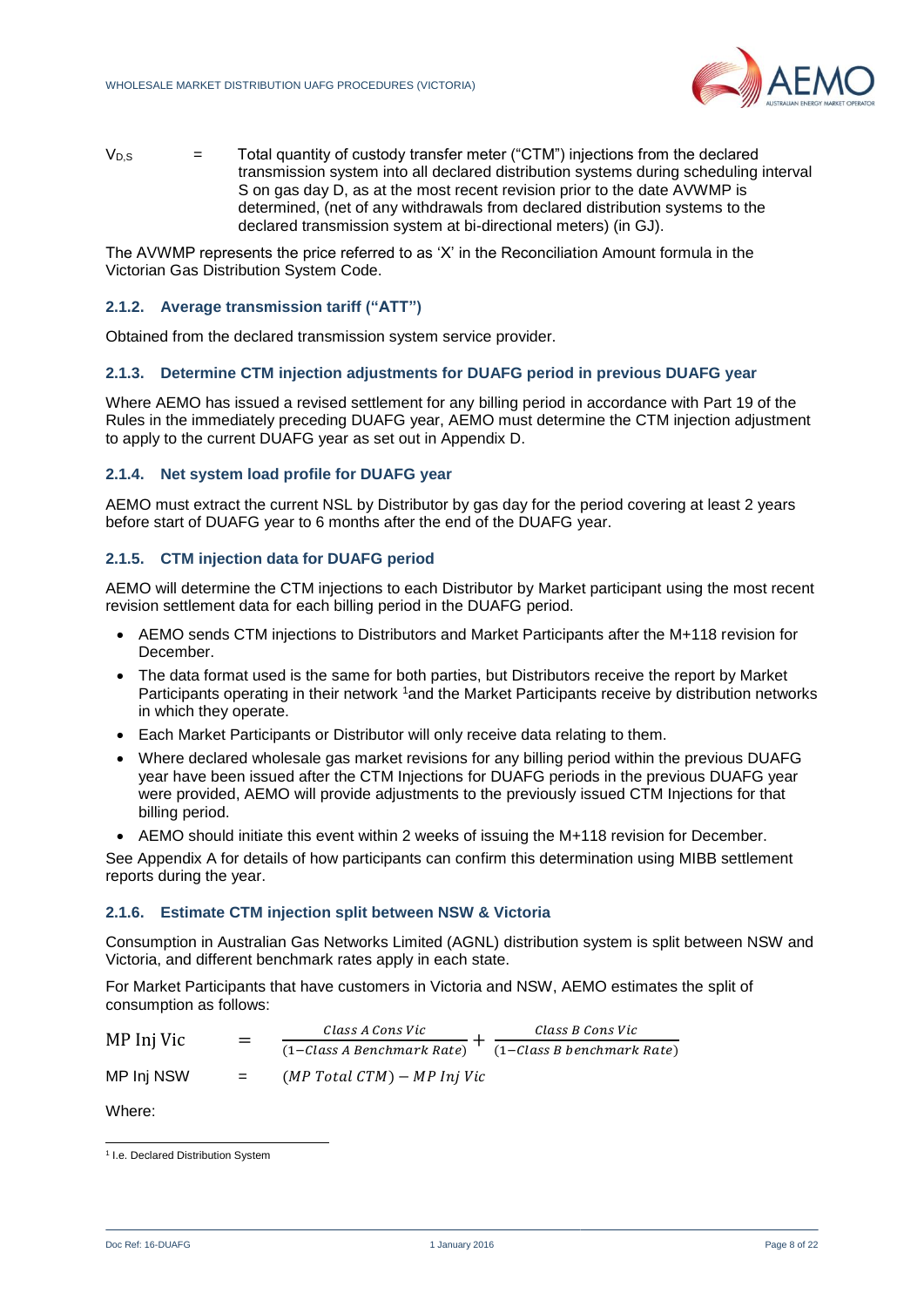

| Class A Cons Vic    | $=$ | Market Participants Class A Consumption Victoria for the DUAFG<br>period |
|---------------------|-----|--------------------------------------------------------------------------|
| Class B Cons Vic    | $=$ | Market Participants Class B Consumption Victoria for the DUAFG<br>period |
| MP Inj Vic          |     | CTM injections for a Market Participant in Victoria in AGNL              |
| MP Inj NSW          | $=$ | CTM injections for a Market Participant in NSW in AGNL                   |
| <b>MP Total CTM</b> | $=$ | MP Total CTM injections in AGNL                                          |

## <span id="page-8-0"></span>**2.1.7. CTM injection report format**

Format for data provision (unless otherwise agreed):

| <b>COLUMN NAME</b>   | <b>DATA TYPE</b> | <b>PRIMARY KEY (PK)</b> | <b>COMMENTS</b>                                                                                              |
|----------------------|------------------|-------------------------|--------------------------------------------------------------------------------------------------------------|
| duafg_period         | Varchar(5)       | <b>PK</b>               | <b>YYYYA</b><br><b>Current DUAFG period</b><br>2015A, 2015B                                                  |
| state                | Char(3)          | <b>PK</b>               | <b>VIC/NSW</b>                                                                                               |
| statement_version_id | Numeric(9)       | <b>PK</b>               | As per INT source for<br>gj_inj or adj_gj_inj                                                                |
| version_from_date    | Varchar(20)      |                         |                                                                                                              |
| version_to-date      | Varchar(20)      |                         |                                                                                                              |
| Inj                  | Numeric18(9)     |                         | Injections by Distributor<br>by State by Market<br>participant for current<br><b>DUAFG</b> period (positive) |
| adj_inj_gj           | Numeric18(9)     |                         | Previous DUAFG period<br>(positive or negative)                                                              |
| Adj_inj_duafg_period | Varchar(5)       |                         | <b>YYYYA</b><br>Adjusted DUAFG period<br>2015A, 2015B                                                        |
| Distributor_id       | Integer          | <b>PK</b>               |                                                                                                              |
| Distributor_name     | Varchar(40)      |                         |                                                                                                              |
| fro_id               | Integer          | <b>PK</b>               |                                                                                                              |
| fro_name             | Varchar(40)      |                         |                                                                                                              |
| created_date         | Varchar(20)      |                         |                                                                                                              |

## <span id="page-8-1"></span>**2.1.8. NSL Report format**

Format for data provision (unless otherwise agreed):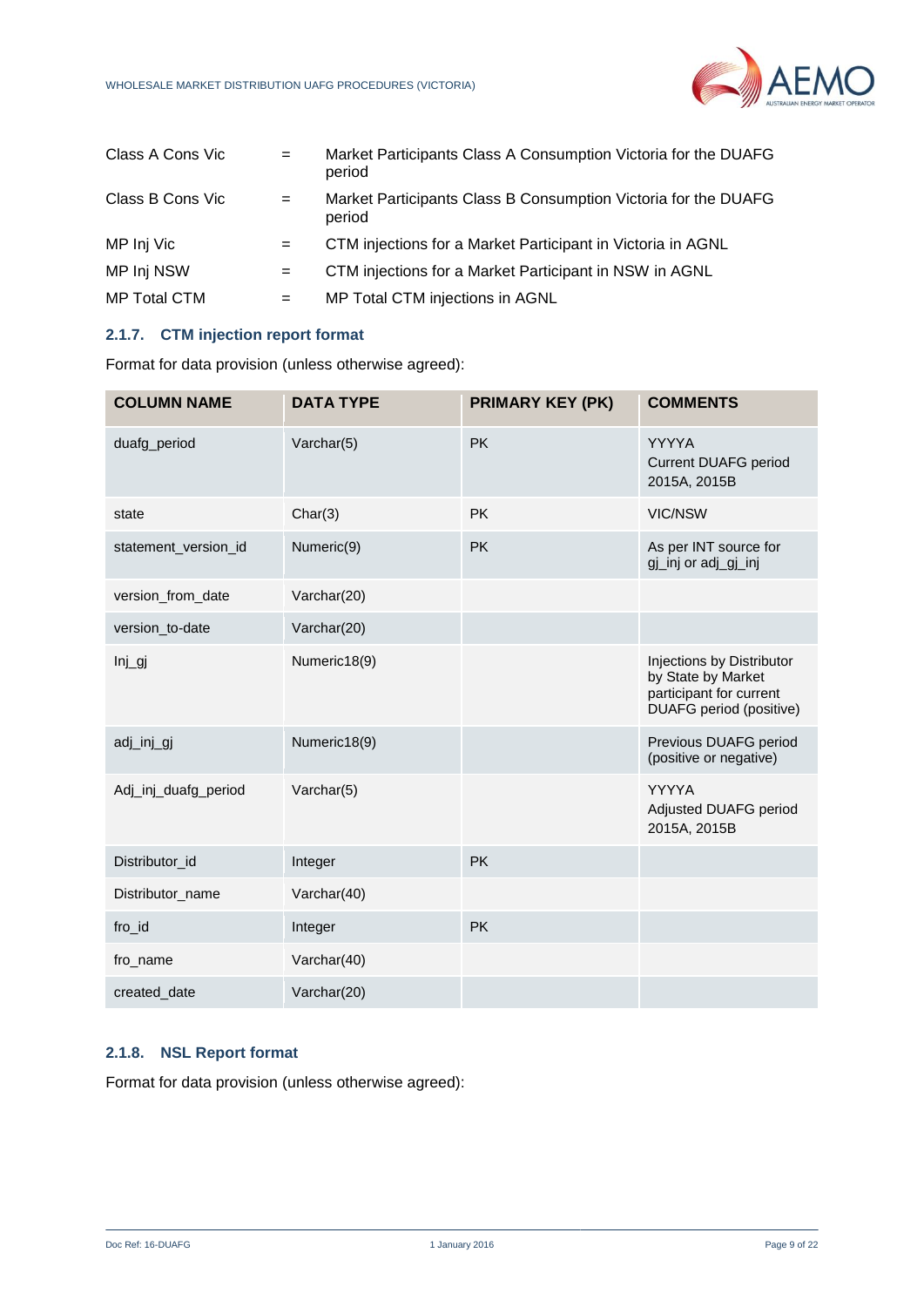

| <b>COLUMN NAME</b> | <b>DATA TYPE</b>        | <b>PRIMARY KEY (PK)</b> | <b>COMMENTS</b>                                             |
|--------------------|-------------------------|-------------------------|-------------------------------------------------------------|
| duafg_period       | Varchar (5)             | <b>PK</b>               | <b>YYYYA</b><br><b>Current DUAFG period</b><br>2015A, 2015B |
| gas_date           | Varchar (20)            |                         |                                                             |
| distributor id     | Integer                 | <b>PK</b>               |                                                             |
| Distributor_name   | Varchar (40)            |                         |                                                             |
| $nsL$ gj           | <b>Numeric</b><br>18(9) |                         |                                                             |
| nsl_update         | Numeric 18(9)           |                         |                                                             |
| created_date       | Varchar (20)            |                         |                                                             |

## <span id="page-9-0"></span>**2.1.9. Pricing data report format**

Format for data provision (unless otherwise agreed):

| <b>Column Name</b> | Data Type   | <b>Primary Key (PK)</b> | <b>Comments</b>                                             |
|--------------------|-------------|-------------------------|-------------------------------------------------------------|
| duafg_period       | Varchar(5)  | <b>PK</b>               | <b>YYYYA</b><br><b>Current DUAFG period</b><br>2015A, 2015B |
| avg_price_period   | Varchar(7)  |                         | YYYY-MM                                                     |
| Att                | Float       | <b>PK</b>               | Average transmission tariff                                 |
| created date       | Varchar(20) |                         |                                                             |

## <span id="page-9-1"></span>**2.1.10. Provide Injection, NSL & pricing data**

Distributors receive

- CTM injection report where distributor\_id = company\_id
- NSL report where distributor\_id = company\_id
- Pricing data report

Market Participants receive

CTM injection report where FRO\_id = company\_id

- NSL report all
- Pricing data report

## <span id="page-9-2"></span>**2.2. Consumption Data from Distributor**

After receiving data from AEMO, Distributors determine the class A & B consumption data and send to Market Participants.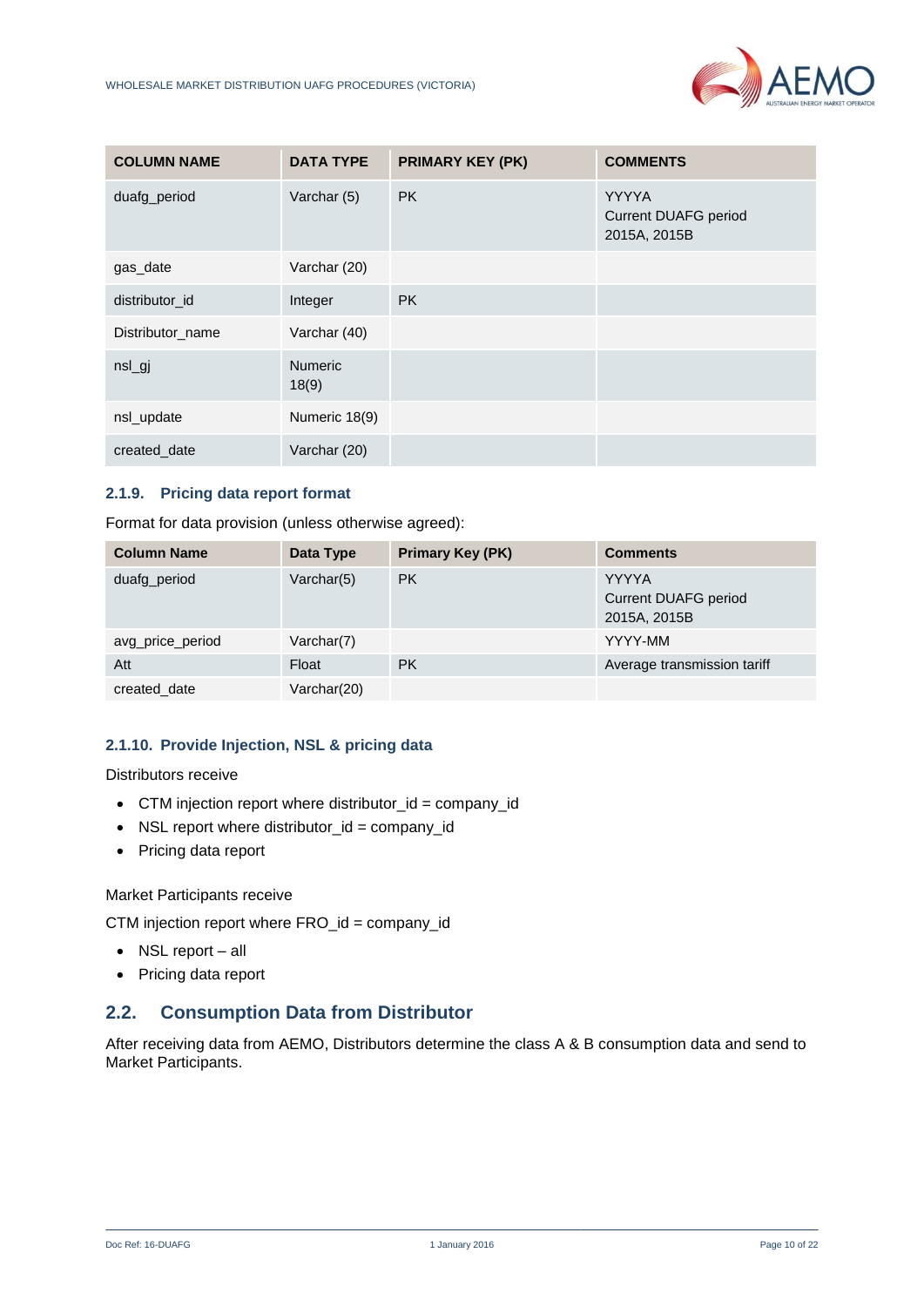

#### <span id="page-10-4"></span>**Figure 3 Provide consumption data to market participant**



## <span id="page-10-0"></span>**2.2.1. MIBB Reports**

AEMO publishes the following MIBB reports:

- INT254 Monthly report after the settlement processing
- INT55a Published after each revision

Distributor has the access to these reports via the MIBB.

## <span id="page-10-1"></span>**2.2.2. Determine class A and B data**

For interval meters Distributors determine the class A & B consumption data using the above two MIBB reports, INT254 Metering Data Monthly (Billing meters only) & INT55a (Metering Registration Monthly Data – Billing Meters only) produced by AEMO.

For basic meters they use their own records to determine the class A & B consumption.

Each Market Participant will get data related to them.

See Appendix A for the procedure to determine volume of gas withdrawn from the declared transmission system by Distributor for Market Participants using MIBB reports.

Distributors initiate this event within 5 weeks of the revision for December.

## <span id="page-10-2"></span>**2.2.3. Determine BM data to be allocated between DUAFG periods**

Distributor determines the BM data to be allocated to the DUAFG period.

See Appendix B for the procedure to determine the apportionment.

## <span id="page-10-3"></span>**2.2.4. Class A and B consumption to market participant**

Distributor provides Class A and B consumption data to each Market Participant.

Format for data provision (unless otherwise agreed):

| <b>Column Name</b>      | Data Type   | Mandatory/<br><b>Optional</b> | <b>Comment</b>                                                                     |
|-------------------------|-------------|-------------------------------|------------------------------------------------------------------------------------|
| <b>MIRN</b>             | Alpha(10)   | M                             |                                                                                    |
| Invoice Number          | Alpha(20)   | M                             |                                                                                    |
| Transaction Id          | Alpha(17)   | M                             |                                                                                    |
| <b>Transaction Date</b> | Date $(10)$ | M                             |                                                                                    |
| Adjustment_Indicator    | Alpha(1)    | M                             | $C =$ Cancelled transaction<br>$R =$ Rebilled transaction<br>$N =$ New transaction |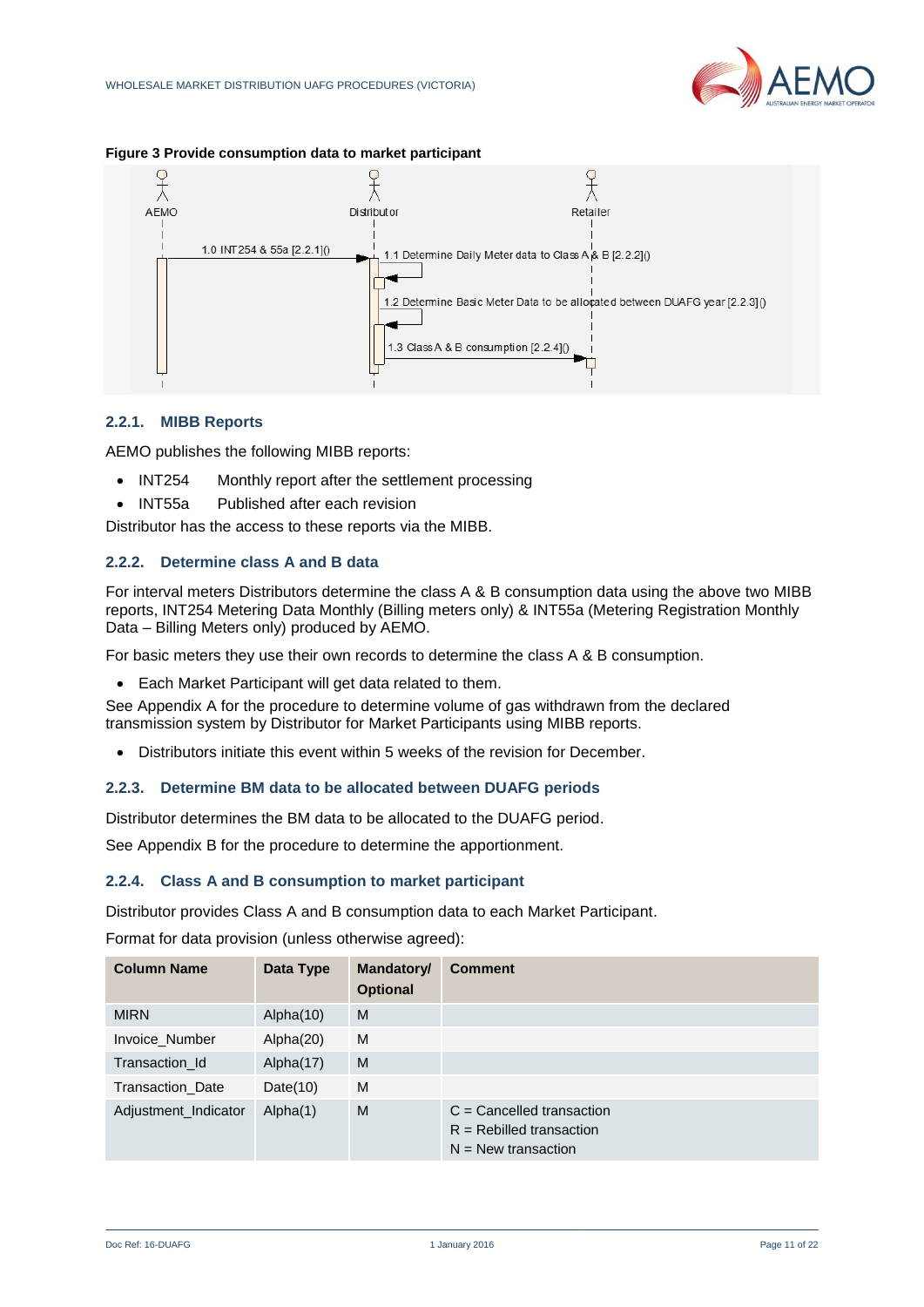

| <b>Column Name</b>  | Data Type               | <b>Mandatory/</b><br><b>Optional</b> | <b>Comment</b>                                                                                                                                                                                                                                                                                                                                                                                                                                                                                                                                                                                                                                                                                                                                                                                                                                                                                                                                                                                                                                                                                                                                                                                                                              |
|---------------------|-------------------------|--------------------------------------|---------------------------------------------------------------------------------------------------------------------------------------------------------------------------------------------------------------------------------------------------------------------------------------------------------------------------------------------------------------------------------------------------------------------------------------------------------------------------------------------------------------------------------------------------------------------------------------------------------------------------------------------------------------------------------------------------------------------------------------------------------------------------------------------------------------------------------------------------------------------------------------------------------------------------------------------------------------------------------------------------------------------------------------------------------------------------------------------------------------------------------------------------------------------------------------------------------------------------------------------|
| Period              | Alpha(6)                | M                                    |                                                                                                                                                                                                                                                                                                                                                                                                                                                                                                                                                                                                                                                                                                                                                                                                                                                                                                                                                                                                                                                                                                                                                                                                                                             |
| Billing_Days        | Numeric(3)              | M                                    |                                                                                                                                                                                                                                                                                                                                                                                                                                                                                                                                                                                                                                                                                                                                                                                                                                                                                                                                                                                                                                                                                                                                                                                                                                             |
| Type_of_Read        | Alpha(1)                | M                                    | $A = Actual$<br>$E =$ Estimated<br>$S =$ Substituted<br>C = Customer own read                                                                                                                                                                                                                                                                                                                                                                                                                                                                                                                                                                                                                                                                                                                                                                                                                                                                                                                                                                                                                                                                                                                                                               |
| Consumption_MJ      | Numeric(11)             | M                                    |                                                                                                                                                                                                                                                                                                                                                                                                                                                                                                                                                                                                                                                                                                                                                                                                                                                                                                                                                                                                                                                                                                                                                                                                                                             |
| Current_Read_Date   | Date $(10)$             | M                                    |                                                                                                                                                                                                                                                                                                                                                                                                                                                                                                                                                                                                                                                                                                                                                                                                                                                                                                                                                                                                                                                                                                                                                                                                                                             |
| Previous_Read_Date  | Date $(10)$             | M                                    |                                                                                                                                                                                                                                                                                                                                                                                                                                                                                                                                                                                                                                                                                                                                                                                                                                                                                                                                                                                                                                                                                                                                                                                                                                             |
| Distributor_ID      | Alpha(10)               | M                                    |                                                                                                                                                                                                                                                                                                                                                                                                                                                                                                                                                                                                                                                                                                                                                                                                                                                                                                                                                                                                                                                                                                                                                                                                                                             |
| Network_Tariff_Code | Alpha(10)               | M                                    |                                                                                                                                                                                                                                                                                                                                                                                                                                                                                                                                                                                                                                                                                                                                                                                                                                                                                                                                                                                                                                                                                                                                                                                                                                             |
| Current_NSL_Split   | <b>Numeric</b><br>18(9) | $\circ$                              |                                                                                                                                                                                                                                                                                                                                                                                                                                                                                                                                                                                                                                                                                                                                                                                                                                                                                                                                                                                                                                                                                                                                                                                                                                             |
| Category            | Alpha(1)                | $\circ$                              | Category A, B, C, D, E, Z<br>A - When the bill falls between Start date and End date of<br>Review periods the complete bill is taken into<br>consideration.<br>B - When the bill starts before the start date and ends<br>before the previous cut off date and the ends before the<br>previous cut off date and the end date of the review<br>periods the bill is issued before the previous cut off date;<br>profile the bill from the start date of the review periods.<br>C – When the bill starts after the start date of the review<br>period and ends after end date of the review period but<br>before the current cut off date the bill is issued before cut<br>off date for the current review period; profile the bill to the<br>end date of the review period<br>E – When the bill is issued after the cut off date of the<br>previous review period and before the cut off date of the<br>current review period bill starts before the start date of the<br>review period and ends before the end date of the review<br>period; complete bill is taken into consideration<br>Z – Captures billing which occurs after the previous cut off<br>date. To capture late adjustments which continue to occur<br>after reconciliation. |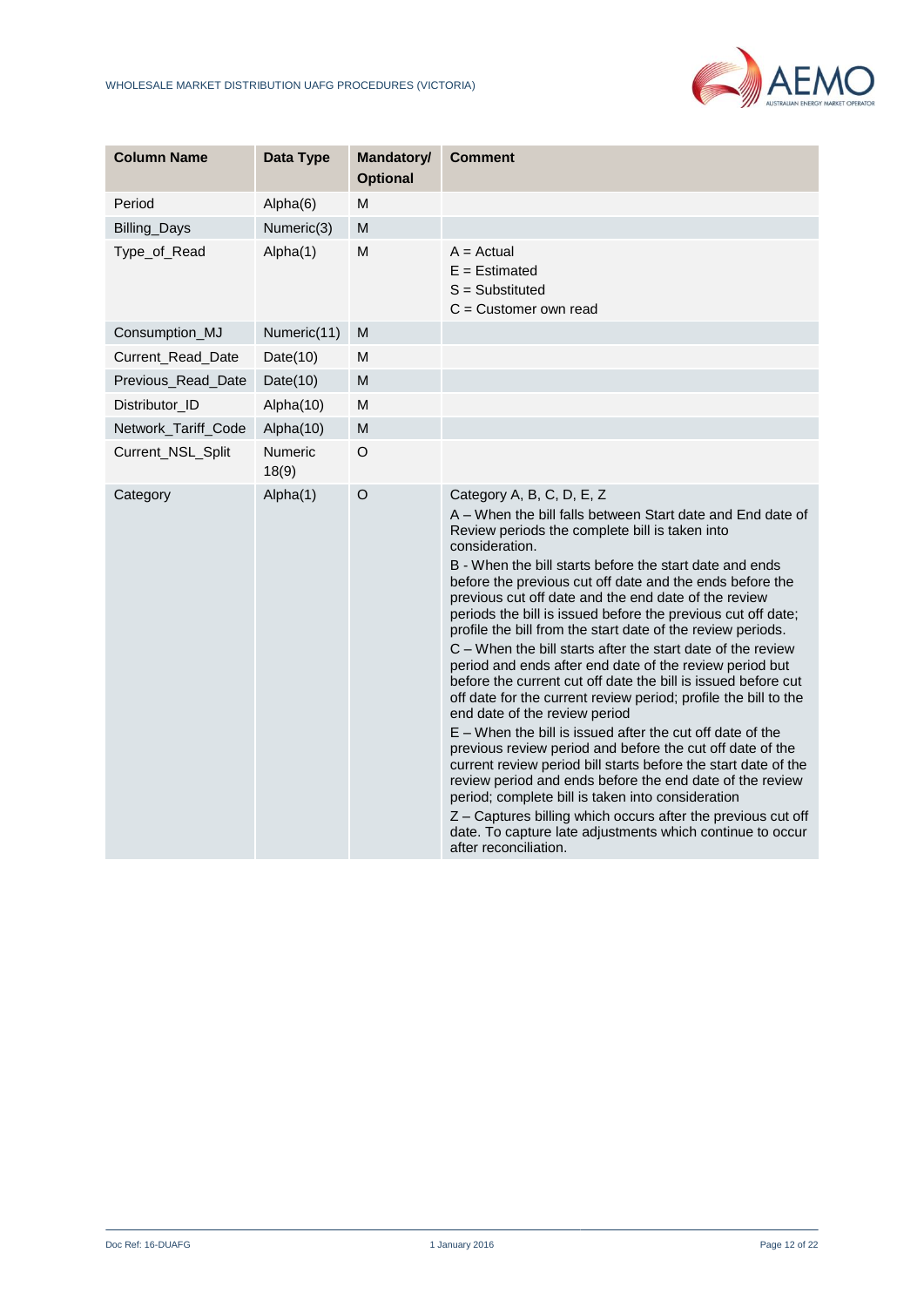

## <span id="page-12-0"></span>**2.3. Agree Consumption Market Participant and Distributor**

It is required to agree the consumption by Market Participants and the Distributors. Market Participants review the data they received from Distributors.

## <span id="page-12-1"></span>**2.3.1. Review consumption**

Market Participants review the consumption receives from Distributors.

Market Participants must review and agree on the consumption within 8 weeks.

## <span id="page-12-2"></span>**2.3.2. Queries on data issues**

Market Participants submit queries if they find any issues in the consumption data provided by Distributors.

Format used by Market Participants (unless otherwise agreed):

| <b>Column Name</b>    | Data Type               | Mandatory/<br><b>Optional</b> | <b>Comment</b> |
|-----------------------|-------------------------|-------------------------------|----------------|
| <b>MIRN</b>           | Alpha(10)               | M                             |                |
| <b>Invoice Number</b> | Alpha(20)               | M                             |                |
| Transaction_ID        | Alpha(17)               | M                             |                |
| Transaction_Date      | Date $(10)$             | M                             |                |
| Adjustment_Indicator  | Alpha(1)                | M                             |                |
| Period                | Alpha(6)                | M                             |                |
| Billing_Days          | Numeric(3)              | M                             |                |
| Type_of_Read          | Alpha(1)                | M                             |                |
| Consumption_MJ        | Numeric(11)             | M                             |                |
| Current_Read_Date     | Date $(10)$             | M                             |                |
| Previous_Read_Date    | Date $(10)$             | M                             |                |
| Distributor ID        | Alpha(10)               | M                             |                |
| Network_Tariff_Code   | Alpha(10)               | M                             |                |
| Current_NSL_Split     | <b>Numeric</b><br>18(9) | O                             |                |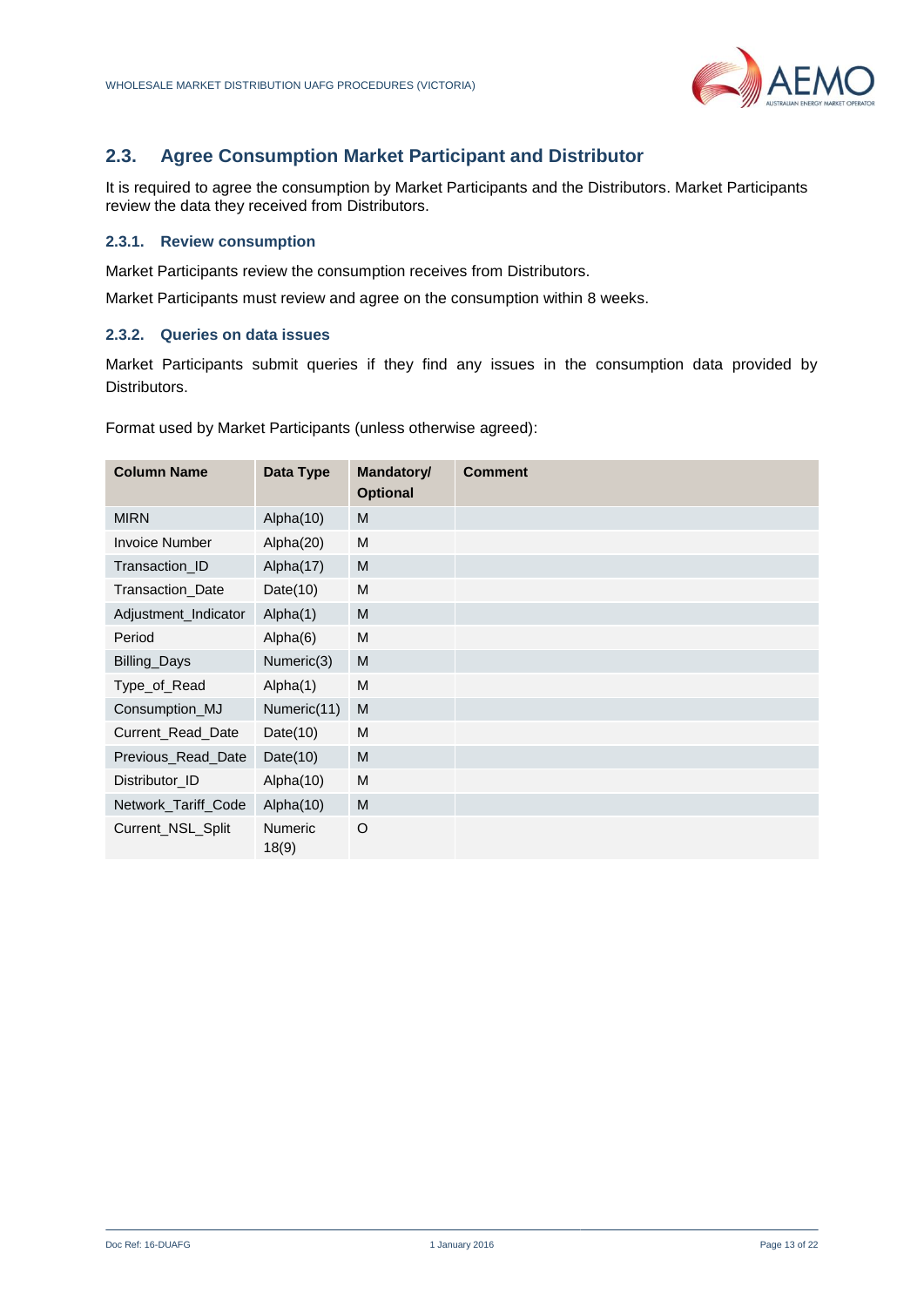

| <b>Column Name</b> | Data Type | Mandatory/<br><b>Optional</b> | <b>Comment</b>                                                                                                                                                                                                                                                                                                                                                                                                                                                                                                                                                                                                                                                                                                                                                                                                                                                                                                                                                                                                                                                                                                                                                                                                                                                                                                                                                                                                                                                                      |
|--------------------|-----------|-------------------------------|-------------------------------------------------------------------------------------------------------------------------------------------------------------------------------------------------------------------------------------------------------------------------------------------------------------------------------------------------------------------------------------------------------------------------------------------------------------------------------------------------------------------------------------------------------------------------------------------------------------------------------------------------------------------------------------------------------------------------------------------------------------------------------------------------------------------------------------------------------------------------------------------------------------------------------------------------------------------------------------------------------------------------------------------------------------------------------------------------------------------------------------------------------------------------------------------------------------------------------------------------------------------------------------------------------------------------------------------------------------------------------------------------------------------------------------------------------------------------------------|
| Category           | Alpha(1)  | $\circ$                       | Category A, B, C, D, E, Z<br>A - When the bill falls between Start date and End date<br>of Review periods the complete bill is taken into<br>consideration.<br>B - When the bill starts before the start date and ends<br>before the previous cut off date and the end date of the<br>review periods the bill is issued before the previous cut<br>off date; profile the bill from the start date of the review<br>periods.<br>C - When the bill starts after the start date of the review<br>period and ends after the end date of the review period<br>but before the current cut off date the bill is issued<br>before cut off date for the current review period; profile<br>the bill to the end date of the review period.<br>D - When the bill starts before the start date and ends<br>after the end date but before the cut off date in the<br>current review and the bill is issued before the cut off<br>date of the current review period; profile the bill to the<br>end date of the review period.<br>E - When the bill is issued after the cut off date of the<br>previous review period and before the cut off date of the<br>current review period bill starts before the start date of<br>the review period and ends before the end date of the<br>review period; complete bill is taken into consideration.<br>Z - Captures billing which occurs after the previous cut<br>off date. To capture late adjustments which continue to<br>occur after reconciliation. |
| Comments           | Memo      | M                             | Market participant's Comments on Data issues                                                                                                                                                                                                                                                                                                                                                                                                                                                                                                                                                                                                                                                                                                                                                                                                                                                                                                                                                                                                                                                                                                                                                                                                                                                                                                                                                                                                                                        |

## <span id="page-13-0"></span>**2.3.3. Resolve data issues**

Distributors attempt to resolve any data issues raised by Market Participants.

## <span id="page-13-1"></span>**2.3.4. Dispute resolution**

Disputes as to consumption data and reconciliation amounts will be "relevant disputes" within the meaning of rule 135F of the Rules and as such determined in accordance with Part 15C of the Rules.

## <span id="page-13-2"></span>**2.3.5. Resolve disputes**

Distributor resends the corrected data to the Market Participants.

## <span id="page-13-3"></span>**2.3.6. Agree on consumption**

Market Participants inform the Distributors that they agree on the consumption.

## <span id="page-13-4"></span>**2.3.7. Advise AEMO on final consumption**

Distributors and Market Participants send final consumption data to AEMO by Distributor by Market participant.

Format of final consumption advice (unless otherwise agreed):

| <b>Column Name</b>  | Data Type        | Mandatory/<br><b>Optional</b> | <b>Comment</b>             |
|---------------------|------------------|-------------------------------|----------------------------|
| <b>DUAFG Period</b> | $V$ archar $(5)$ | M                             | yyyyA eg: 2015A, 2015B etc |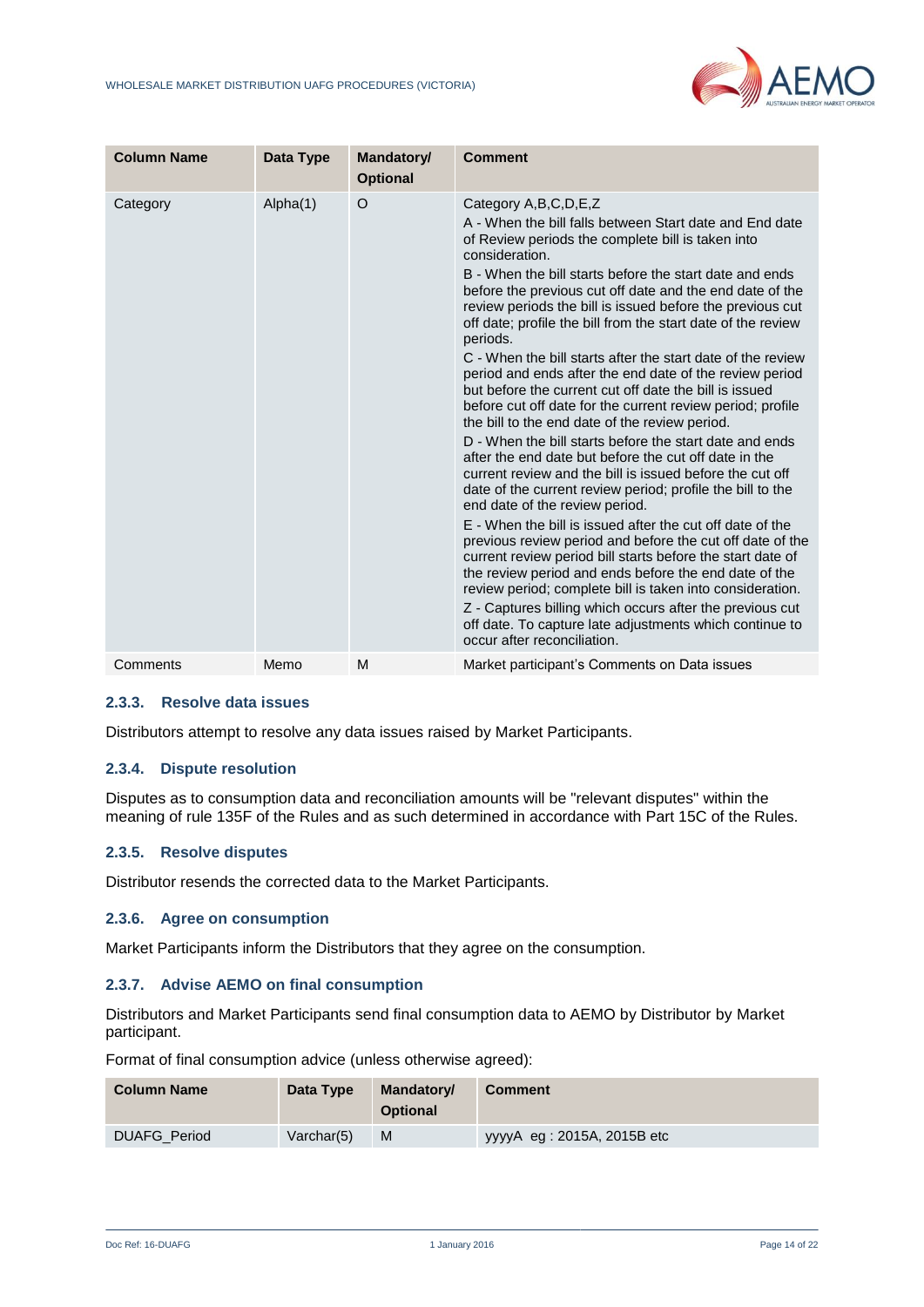

| <b>Column Name</b>      | Data Type        | Mandatory/<br><b>Optional</b> | <b>Comment</b>                                                           |
|-------------------------|------------------|-------------------------------|--------------------------------------------------------------------------|
| class_A_consumption     | Numeric(11)      | M                             | GJ                                                                       |
| class B consumption     | Numeric(11)      | M                             | GJ                                                                       |
| adj_prv_yr_class_A      | Numeric(11)      | M                             | GJ average adjustments $(+ve or -ve)$ to previous<br>year class A        |
| adj prv yr class B      | Numeric(11)      | M                             | GJ average adjustments $(+ve or -ve)$ to previous<br>year class B        |
| Adj prv yr duafg period | $V$ archar $(5)$ | M                             | yyyyA<br>DUAFG period to which adjustments apply<br>eg: 2015A, 2015B etc |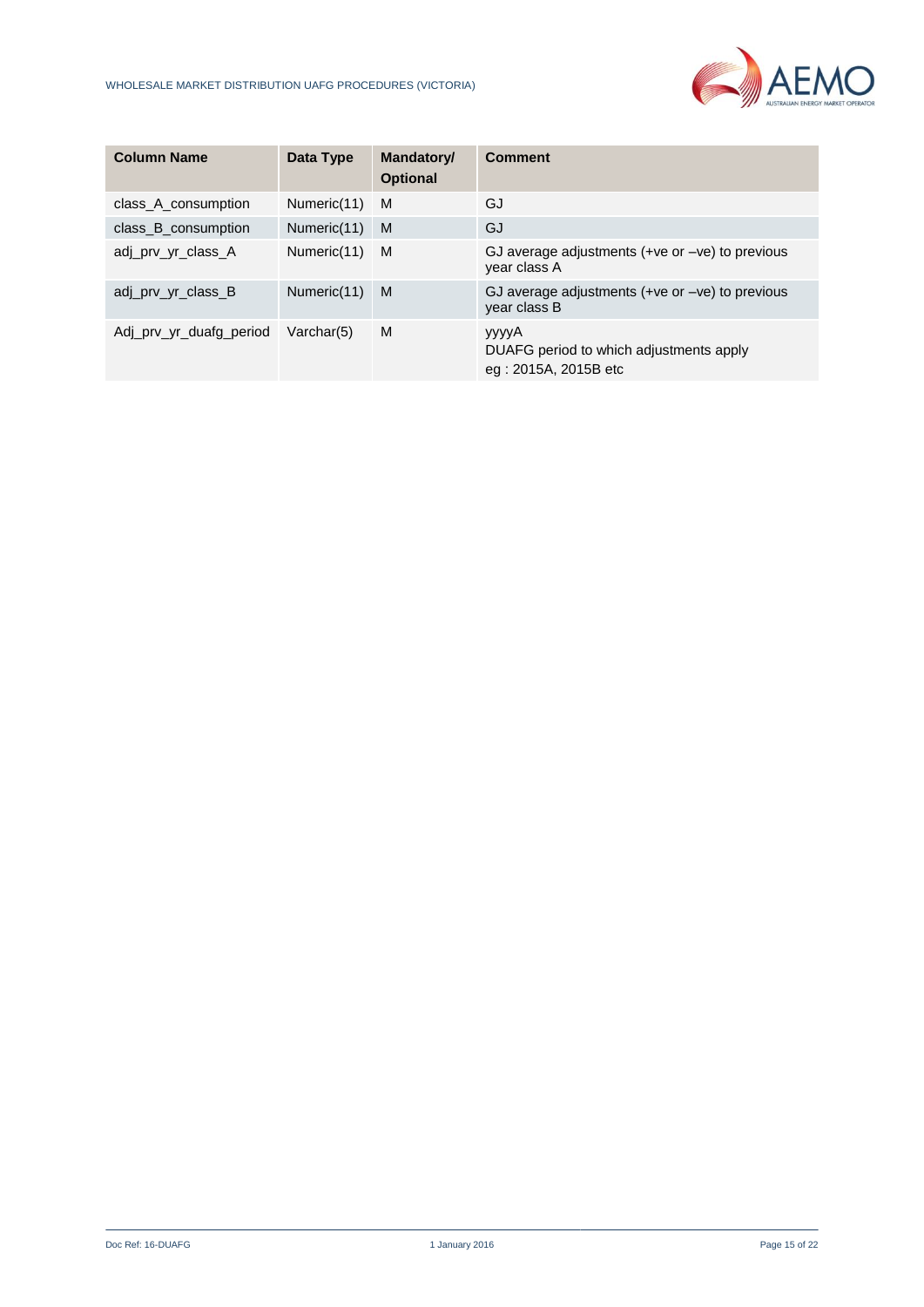

## <span id="page-15-0"></span>**2.4. Determine Reconciliation Amounts**

AEMO determines the reconciliation amounts based on the final consumption advised by Distributors.



<span id="page-15-4"></span>

## <span id="page-15-1"></span>**2.4.1. Determine reconciliation amounts**

AEMO determines the reconciliation amounts based on the final consumption provided by Distributors.

See Appendix C for the formula applied to calculate the reconciliation amount.

Previous DUAFG period adjustments will be taken into account in the current DUAFG year. The price used for the adjustments will be the prices used in the previous DUAFG period.

- Adjustments will be done only for DUAFG periods in the immediately preceding DUAFG year
- AEMO will not consider any adjustments to the consumption data after M+118, unless it has a significant material impact

See Appendix D for the formula used to calculate the previous year adjustment.

## <span id="page-15-2"></span>**2.4.2. Issue draft reconciliation**

Once AEMO determines the reconciliation amount the draft statement is sent to Market Participants and Distributors.

#### <span id="page-15-3"></span>**2.4.3. Disputes on reconciliation amounts**

Disputes as to consumption data and reconciliation amounts will be "relevant disputes" within the meaning of rule 135F of the Rules and as such determined in accordance with Part 15C of the Rules.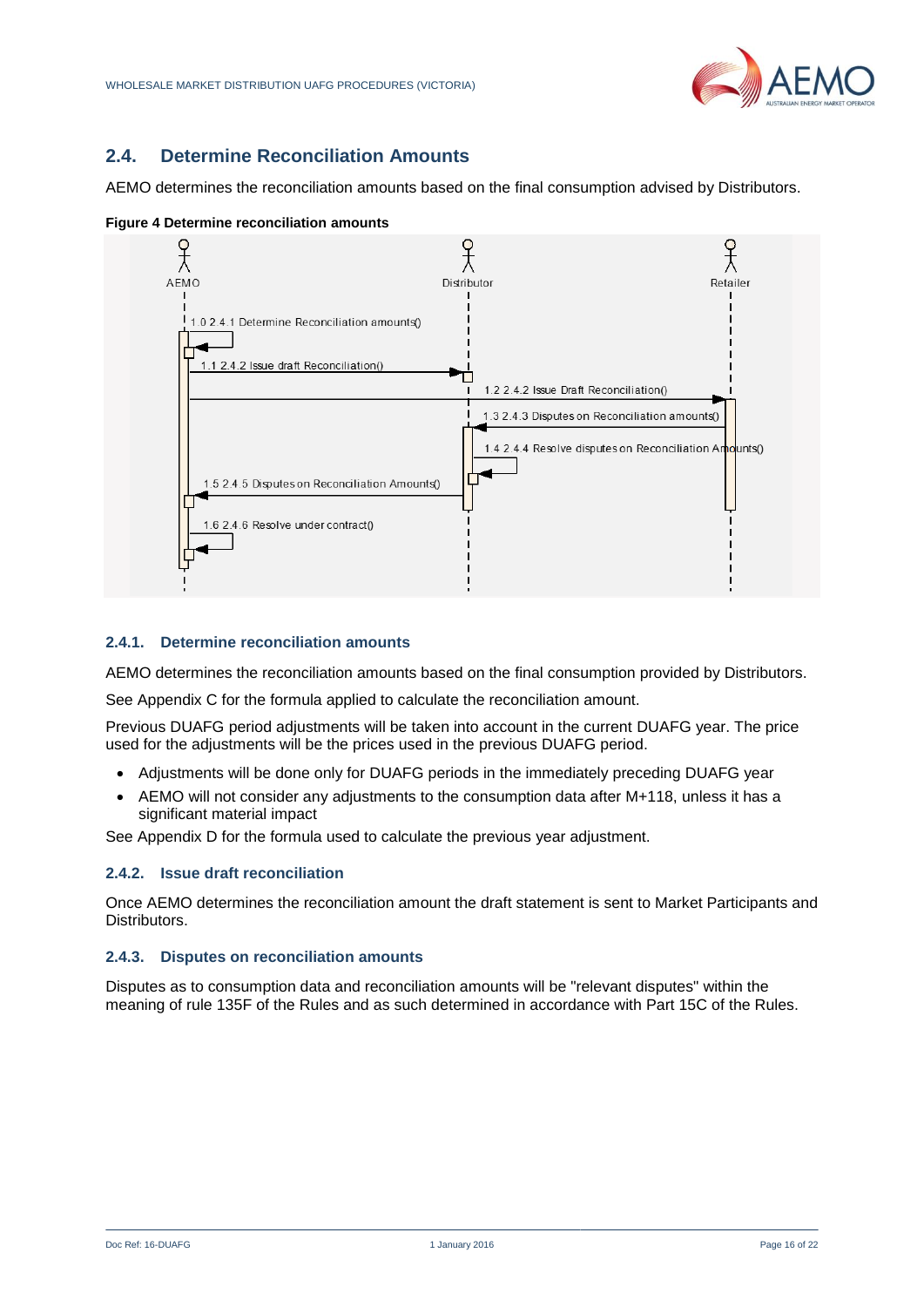

## <span id="page-16-0"></span>**2.5. Pay Reconciliation Amounts**

If there are no disputes on the reconciliation amounts produced as a draft, AEMO issues the final statement.

<span id="page-16-4"></span>**Figure 5 Pay reconciliation amounts**



## <span id="page-16-1"></span>**2.5.1. Re-issue reconciliation**

Once both parties agreed on the draft reconciliation amount, AEMO issues the final reconciliation statement to Distributors and Market Participants.

See Appendix E: For the format of the reconciliation statement issued by AEMO.

## <span id="page-16-2"></span>**2.5.2. Distributor pays market participant (Refer rule 317(3) of the Rules)**

If the reconciliation amount is negative, the Distributor must pay the reconciliation amount to the Market Participants.

## <span id="page-16-3"></span>**2.5.3. Market participant pays distributor (Refer rule 317(3) of the Rules)**

If the reconciliation amount is positive the Market Participants must pay the reconciliation amount to the Distributor.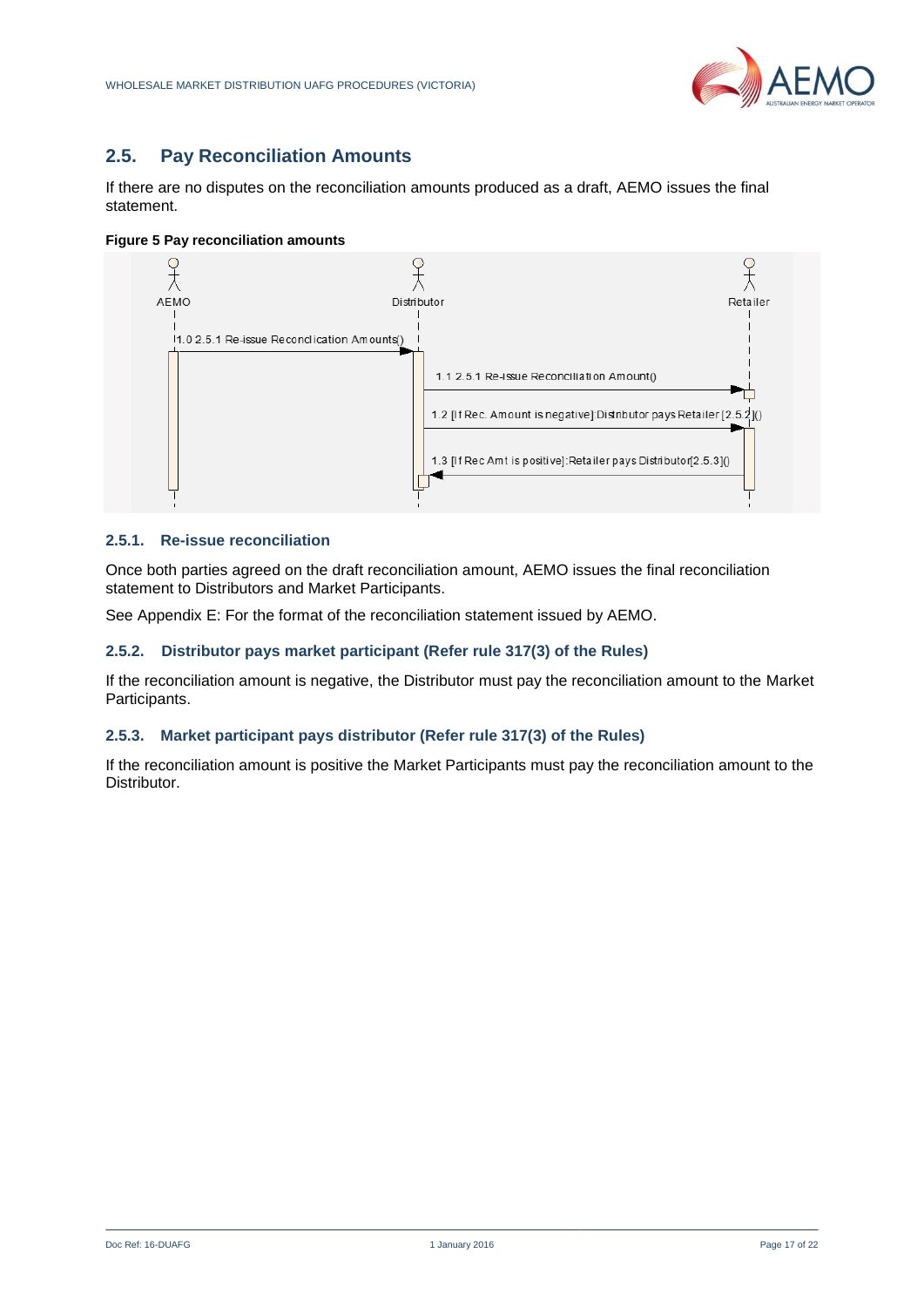

## <span id="page-17-0"></span>**APPENDIX A. IDENTIFYING METERS IN MIBB REPORTS**

Basic meter withdrawals into a distribution area are profiled and allocated to each Market Participants and assigned to a logical meter. This information and the data for interval metered sites provided in INT254 are sufficient to determine the volume of gas withdrawn from the declared transmission system by Distributor by Market Participants. The profiled logical meters and interval meters are identified using the INT55a MIBB report as follows.

a) profiled logical meter

inject withdraw =  $"W"$ meter\_type =  $"LC"$ evp\_name = "Basic Meter Profiler" billing = "Y"

b) interval meters

inject withdraw =  $"W"$ meter  $twoe = "PD"$ billing  $=$  "Y"

Process and sample queries:

- 1. Create two tables in a new MSAccess database:
	- meter register with column names as per INT55a MIBB report
	- meter\_data with column names as per INT254 MIBB report
- 2. Import INT55a and INT254 MIBB reports into meter\_register and meter\_data tables respectively. Note import the dates as text.

Sample query for Distributors to obtain monthly withdrawals for each Market Participant:

SELECT meter\_register.fro\_name, Month([meter\_data]![gas\_date]) AS [Month], Sum(meter\_data.uafg\_adj\_energy\_gj) AS CTM\_Withdrawals

FROM meter\_data INNER JOIN meter\_register ON (meter\_data.gas\_date = meter\_register.gas\_date) AND (meter\_data.mirn = meter\_register.mirn)

WHERE meter\_register.inject\_withdraw="W" (And [meter\_register].[mirn] Like "53\*" Or [meter\_register].[mirn] Like "3\*LC" *Or [meter\_register].[mirn] Like "52\*" Or [meter\_register].[mirn] Like "2\*LC"*)

GROUP BY meter\_register.fro\_name, Month([meter\_data]![gas\_date]);

Sample output if tables contain data for month of January and February:

| fro name             | <b>Month</b>  | <b>CTM Withdrawals</b> |
|----------------------|---------------|------------------------|
| Market participant A |               | 350000.000             |
| Market participant B |               | 300000.000             |
| Market participant C |               | 7000.000               |
| Market participant A | 2             | 250000.000             |
| Market participant B | $\mathcal{P}$ | 200000.000             |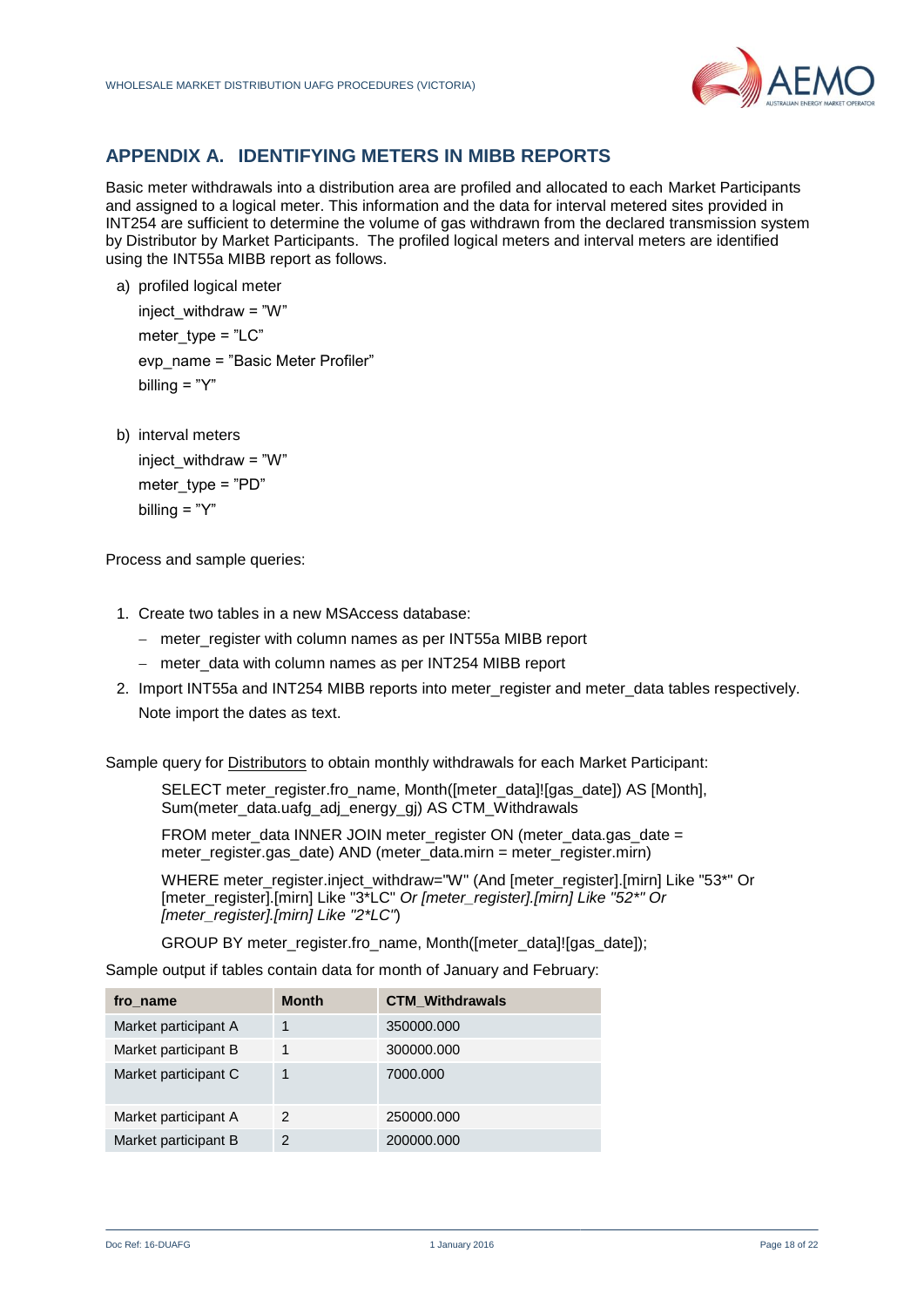

| fro name             | Month | <b>CTM Withdrawals</b> |
|----------------------|-------|------------------------|
| Market participant C |       | 6000.000               |

Sample query for Market Participants to obtain monthly withdrawals for each Distributor:

SELECT [meter\_register].[distributor\_name], Month([meter\_register]![gas\_date]) AS Month, Sum([meter\_data].[uafg\_adj\_energy\_gi]) AS CTM\_Withdrawals

FROM meter\_data INNER JOIN meter\_register ON ([meter\_data].[gas\_date]=[meter\_register].[gas\_date]) AND ([meter\_data].[mirn]=[meter\_register].[mirn])

WHERE [meter\_register].[inject\_withdraw]="W" And [meter\_register].[distributor\_name]<>"No Access" (And [meter\_register].[mirn] Like "53\*" Or [meter\_register].[mirn] Like "3\*LC" *Or [meter\_register].[mirn] Like "52\*" Or [meter\_register].[mirn] Like "2\*LC")*

GROUP BY Imeter\_register].[distributor\_name], Month(Imeter\_register]![gas\_date]);

Sample Output if tables contain data for month of January and February:

| Distributor name | <b>Month</b> | <b>CTM Withdrawals</b> |
|------------------|--------------|------------------------|
| Distributor A    |              | 350000.000             |
| Distributor B    |              | 300000.000             |
| Distributor C    |              | 7000.000               |
| Distributor A    | 2            | 350000.000             |
| Distributor B    | 2            | 300000.000             |
| Distributor C    | 2            | 7000.000               |

If there are no flows to NSW the information in italics in the above queries is not required.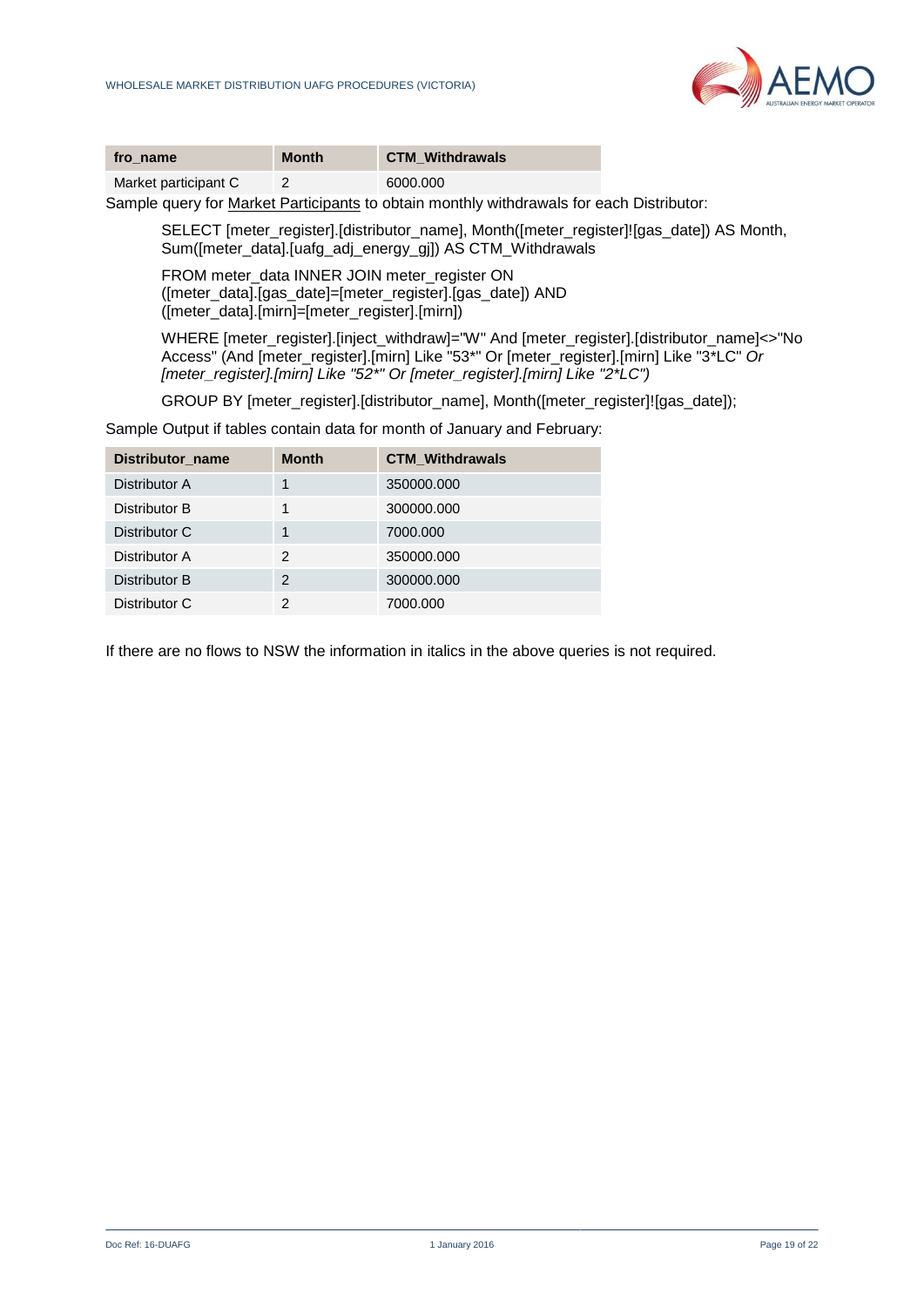

# <span id="page-19-0"></span>**APPENDIX B. NSL APPORTIONMENT**

## <span id="page-19-1"></span>**B.1 Meter reading start time**

Meter reads are assumed to start at the beginning of the gas day. This means that the last gas day of the meter reading period is the previous gas day, and the first gas day of the next reading period is gas day on which the meter reading was made.

## <span id="page-19-3"></span>**Figure 6 Meter reading start time**



## <span id="page-19-2"></span>**B.2 Apportionment of meter readings across DUAFG periods**

Meter readings that span a DUAFG period must be apportioned between the DUAFG periods as follows:

Applicationment DUAFG period N = 

\n
$$
\frac{\sum_{d=gas \, date \, from}^{d=last \, gas \, day \, in \, period} \, NSL_{d,DB} \times meter \, reading \, GJ}{\sum_{d=gas \, date \, from}^{d=gas \, date \, to} \, NSL_{d,DB}}
$$

Apportionment DUAFG period N+1 = meter reading  $-$  Apportionment DUAFG period N

Note: Can be done individually or by summing all meter readings with the same gas date from and gas date to.

<span id="page-19-4"></span>

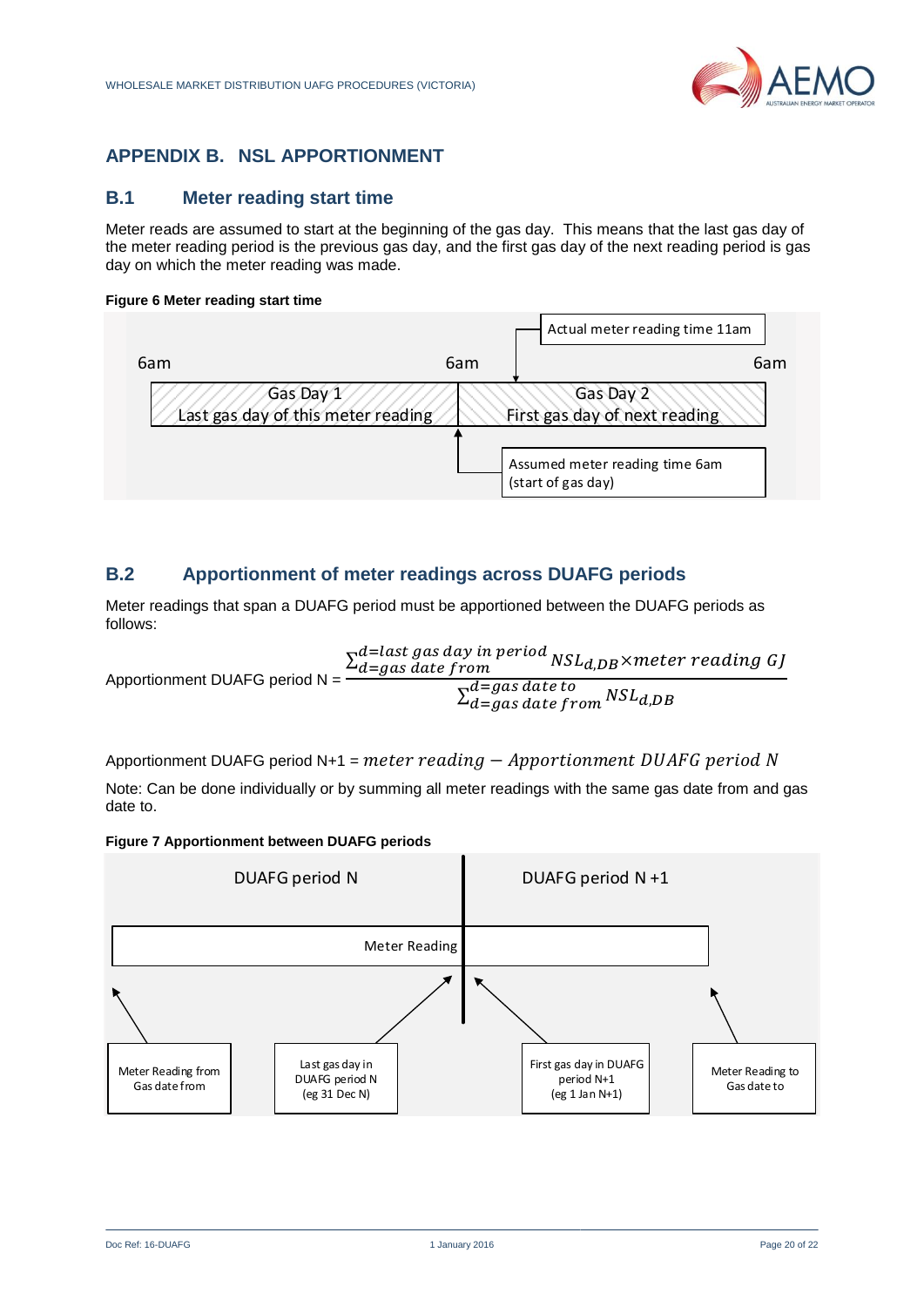

# <span id="page-20-0"></span>**APPENDIX C. RECONCILIATION AMOUNT**

The reconciliation amount for a DUAFG year is the sum of the reconciliation amounts for each of the DUAFG periods in that DUAFG year and any adjusted reconciliation amounts (determined under Appendix D) for a DUAFG periods in the previous DUAFG year.

The reconciliation amount for a DUAFG period is:

 $(X + Y) \times (B - A)$ 

| X | $=$ | AVWMP as determined by AEMO under clause 2.1.1 for the DUAFG period, being<br>the quantity determined for the purposes of the value of X in the 'Reconciliation'<br>Amount' formula in the Victorian Gas Distribution System Code;                                                                                       |
|---|-----|--------------------------------------------------------------------------------------------------------------------------------------------------------------------------------------------------------------------------------------------------------------------------------------------------------------------------|
| Y | $=$ | the average transmission tariff for the DUAFG period expressed in \$ per gigajoule<br>as calculated under the declared transmission system service provider's prevailing<br>reference tariffs;                                                                                                                           |
| A | $=$ | $D - (E/(1-G))$                                                                                                                                                                                                                                                                                                          |
| D | $=$ | Amount determined by AEMO for declared wholesale gas market settlement<br>purposes as quantity of gas withdrawn from the declared transmission system by<br>the Distributor for Market Participants at the connection points for the DUAFG<br>period; A retrospective transfer does not impact accuracy of metering data |
| Е |     | the quantity of gas withdrawn by Distributor for Market Participants at all Class A<br>supply points for the DUAFG period as advised to AEMO under clause 2.3;                                                                                                                                                           |
| G | $=$ | the unaccounted for gas benchmark for class A supply points for that DUAFG<br>period;                                                                                                                                                                                                                                    |
| в | $=$ | $H/(1-F)$                                                                                                                                                                                                                                                                                                                |
| H | $=$ | the quantity of gas withdrawn by Distributor for Market Participants at all Class B<br>supply points for the DUAFG period as advised to AEMO under clause 2.3;                                                                                                                                                           |
| F |     | the unaccounted for gas benchmark for class B supply points for that DUAFG<br>period.                                                                                                                                                                                                                                    |